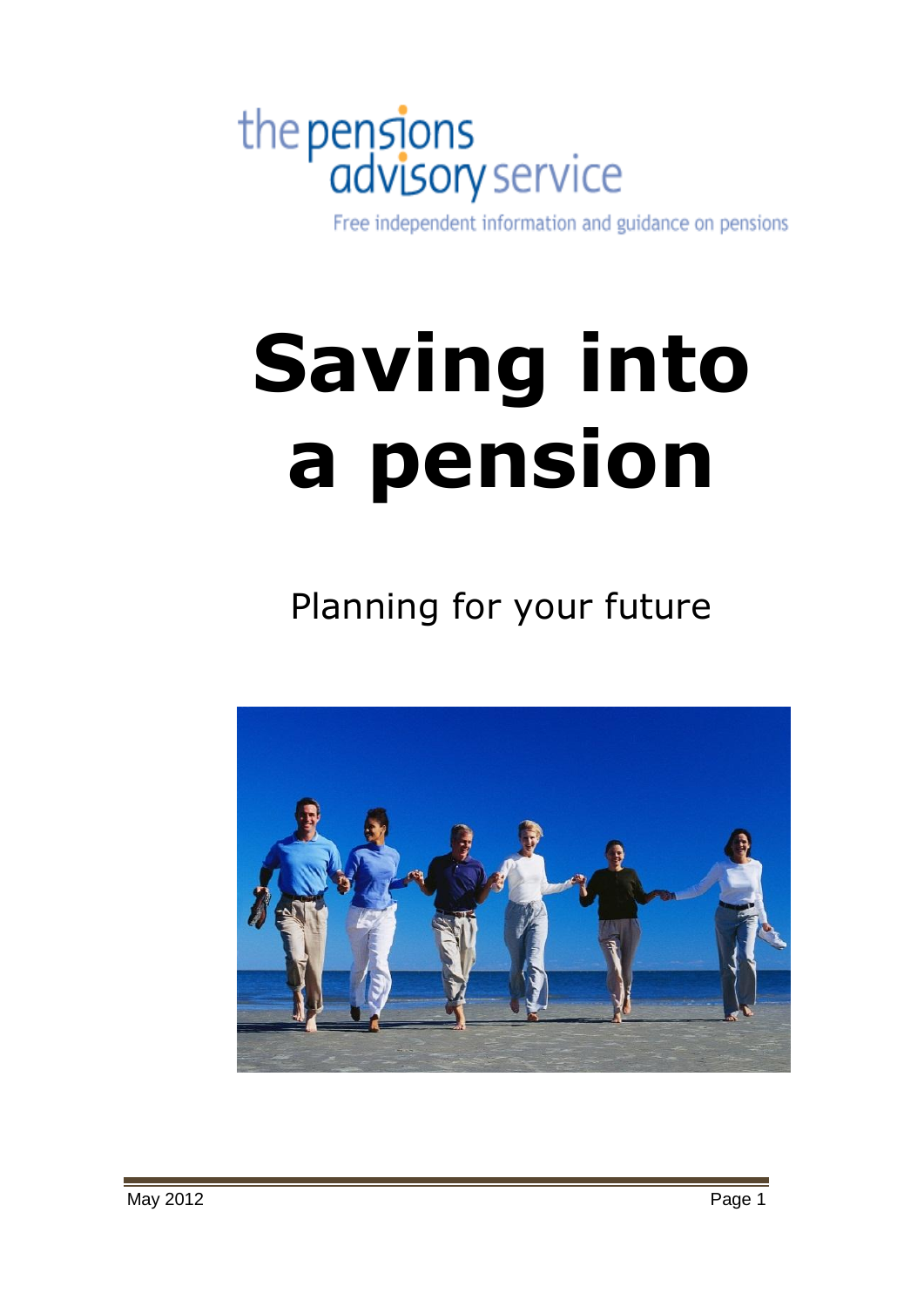## **Introduction**

#### **About The Pensions Advisory Service**

The Pensions Advisory Service (TPAS) is an independent voluntary organisation, formed in 1983. We are funded by means of grant-in-aid from the Department for Work and Pensions (DWP). We provide independent, nonregulated, one-stop information and guidance on pensions matters.

Our vision is to make pensions accessible.

Our mission is to explain and resolve pension issues for everyone.

We aim to:

- Resolve specific problems you may be experiencing with a private pension provider;
- Give general information and guidance on all pensions matters; and
- Bring areas of concern to the attention of government departments, the public and the pensions industry.

Our service is free to the public.

Each year we take about 80,000 enquiries from the public.

You can find out how to contact us over the page.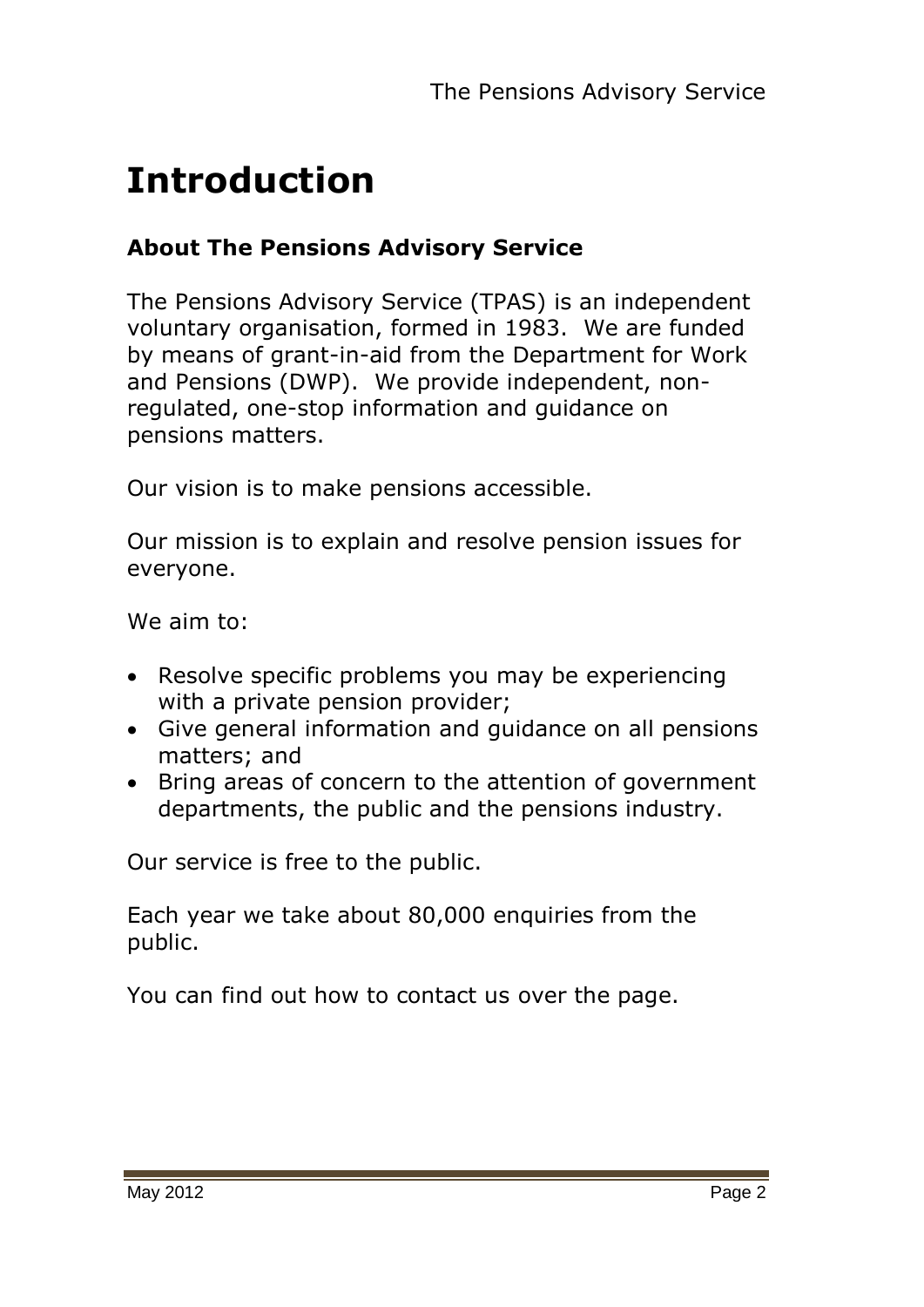## **About this booklet**

This booklet aims to help you understand pensions and retirement planning if you live and work in the United Kingdom.

We have explained words in **bold print** at the end of this booklet in the **pensions jargon buster**.

We also explain how to get more help if you need it.

#### **How to Contact us:**

## **The Pensions Advisory Service**

**11 Belgrave Road London SW1V 1RB**

**Helpline: 0845 601 2923 General office: 020 7630 2250 Fax: 020 7233 8016**

**Website: [www.pensionsadvisoryservice.org.uk](http://www.pensionsadvisoryservice.org.uk/)**

For enquiries, please use our online enquiries form:

[http://www.pensionsadvisoryservice.org.uk/online](http://www.pensionsadvisoryservice.org.uk/online-enquiry)**enquiry**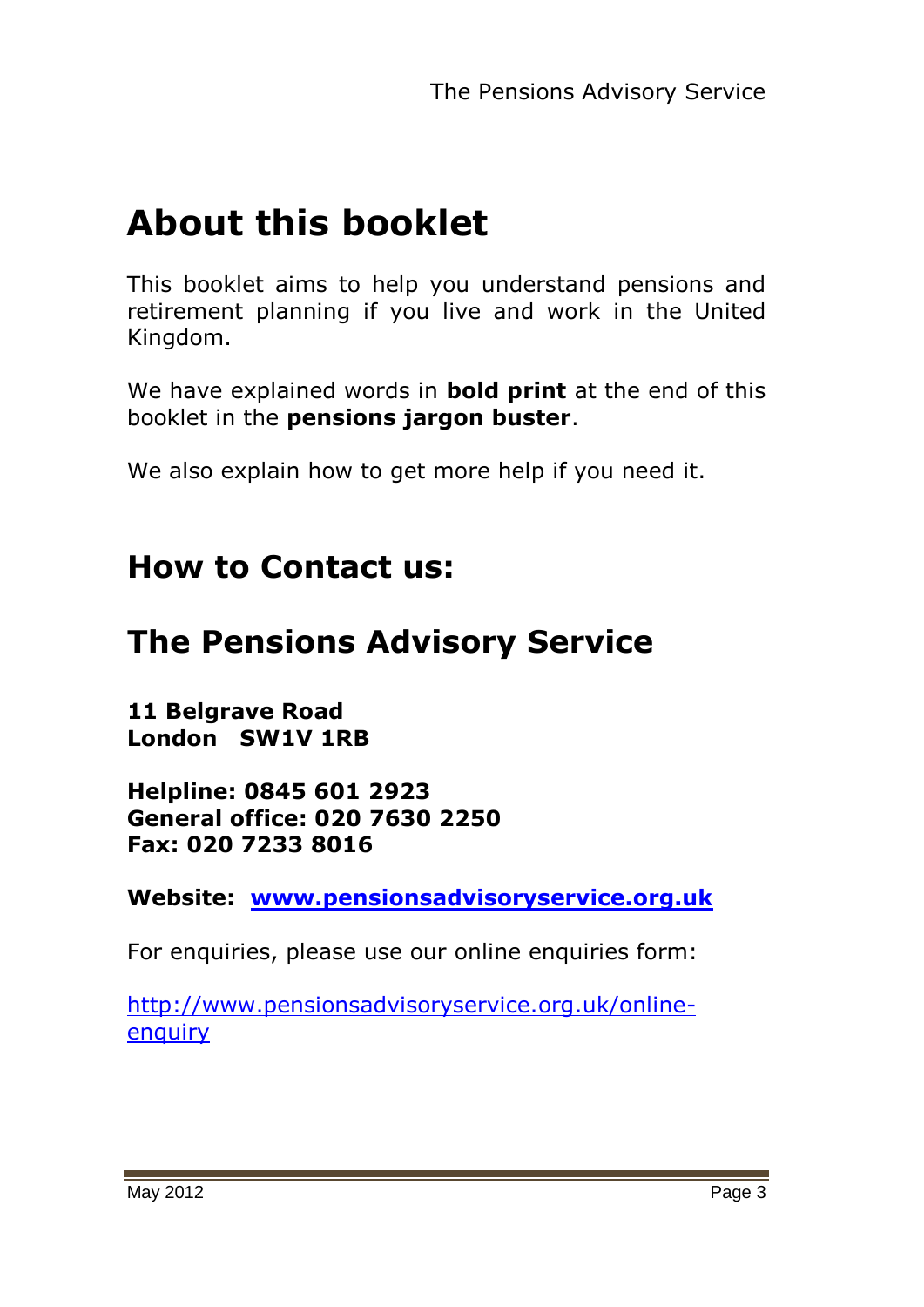## **Contents**

#### **1 Why save for retirement?**

#### **2 State pensions**

- 2.1 Your basic state pension
- 2.2 Your state pension age
- 2.3 Your additional state pension
- 2.4 Claiming your state pension
- 2.5 Putting off claiming your state pension
- 2.6 Getting a state pension forecast
- 2.7 Additional state pension replacement
- 2.8 Other state pension reform

#### **3 Pension credit**

- 3.1 About pension credit
- 3.2 How to apply for pension credit

#### **4 The different types of pension schemes**

- 4.1 Workplace pensions
- 4.2 Defined benefit pension schemes
- 4.3 Defined contribution pension schemes
- 4.4 Personal pensions
- 4.5 Stakeholder pensions
- 4.6 Workplace personal pensions & stakeholder pensions
- 4.7 Self-invested personal pensions (SIPPs)
- 4.8 NEST
- 4.9 Investing your money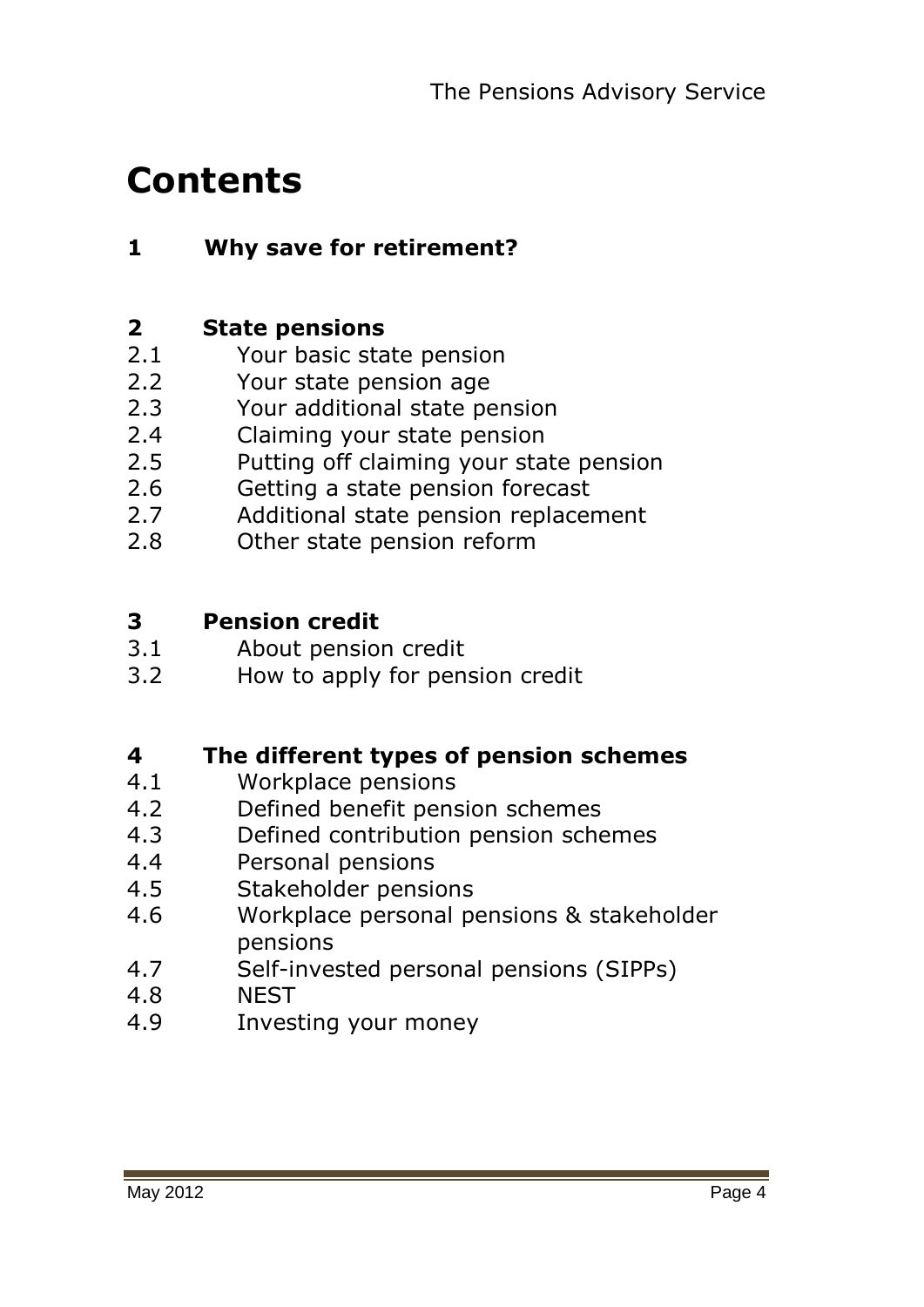- **5 How much you can pay into your pension**
- **6 How the government helps – tax relief on your contributions**
- 6.1 Workplace pension schemes
- 6.2 Personal pensions, stakeholder pensions & **NEST**

#### **7. Other tax implications**

- 7.1 Tax relief on investment growth
- 7.2 Cash lump sums
- 7.3 Retirement income
- 7.4 Lifetime allowance

#### **8 Starting your retirement income**

- 8.1 When you can start your retirement income
- 8.2 Defined contribution pension scheme
- **9 What happens when you die**
- **10 Automatic enrolment into workplace pensions**
- **11 Pensions jargon buster**
- **12 Contact numbers and addresses**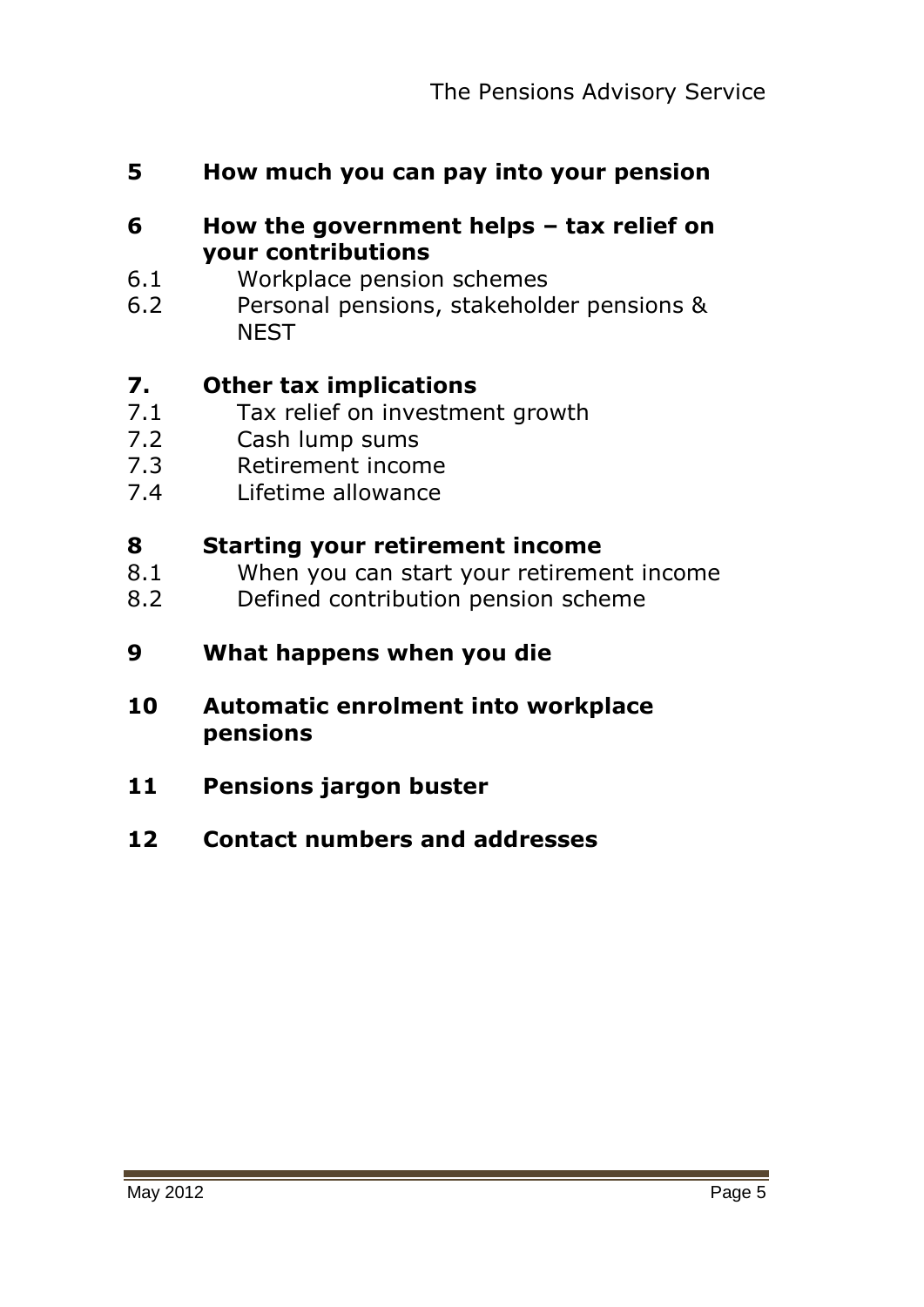## **1. Why save for retirement?**

In the UK we are seeing the national average life expectancy steadily increasing through improvements in medical science, education and diet and it looks to continue. We are also seeing a change in the balance of population between those in work and those in retirement with fewer workers supporting more pensioners. This means that the current state pension will need to change.

Your state pension might cover your basic needs, but not much more. If you wish to maintain your standard of living in retirement, you may need to save more into your pension.

This booklet is designed to help you.

Pensions are attractive to many people because they are a relatively tax efficient way to save for retirement.

- You get tax relief on your contributions
- Investment growth is mostly free from tax, although dividends are taxable
- There are tax-free cash lump sum options available when you retire.

The government offers these tax incentives to encourage saving in a pension scheme. It has set some rules for tax advantages. We explain these rules and the different types of pension in this booklet.

**Tip:** Don't put off making a start as pension pots need time to grow. You may also be missing out on employer contributions, which means that you are turning down free money.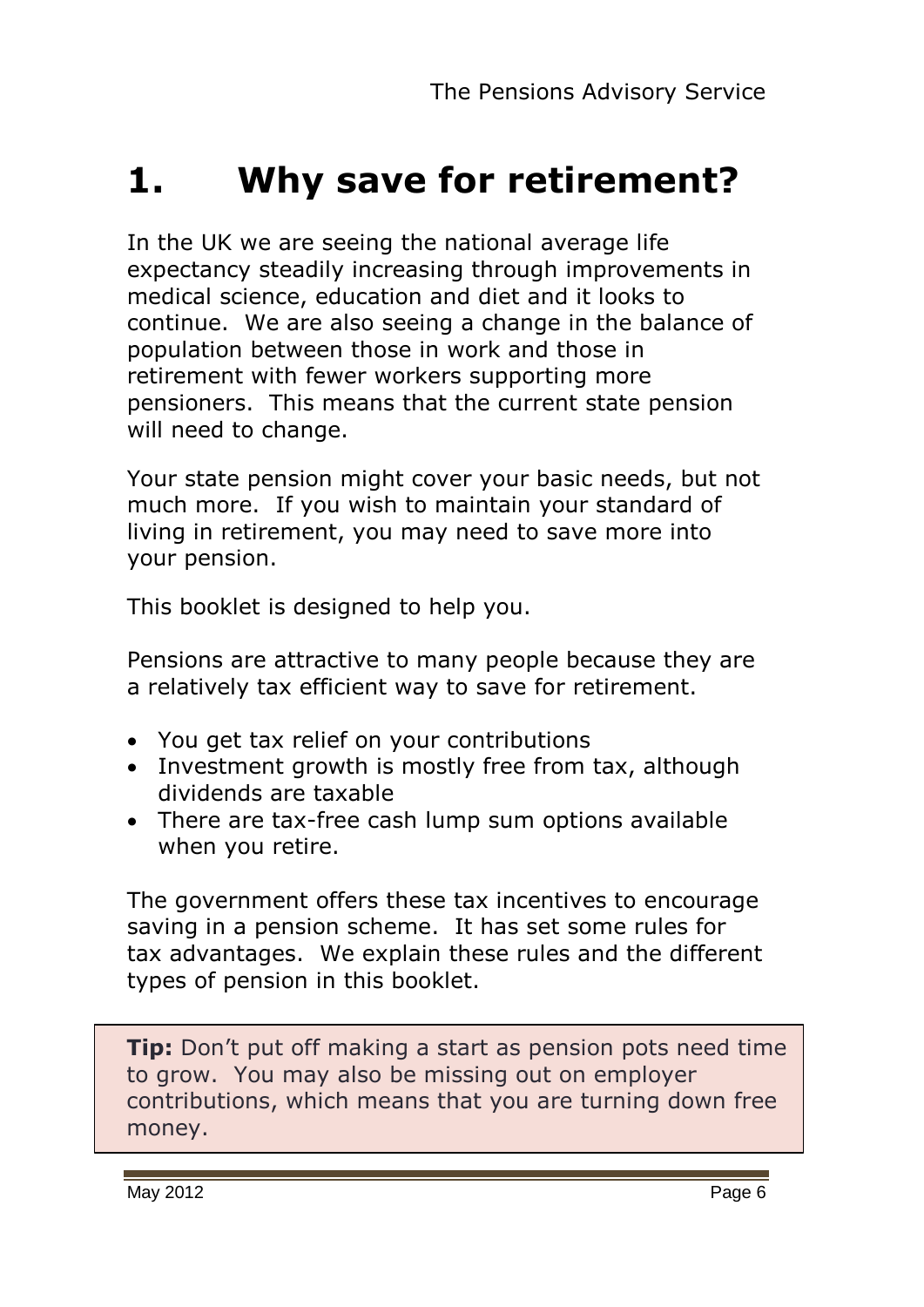## **2. State Pensions**

The state pension is split into two parts – the basic state pension and the additional state pension.

#### **2.1 Your basic state pension**

Your amount of basic state pension depends on how much national insurance you have paid. You will get the full basic state pension if you have paid national insurance contributions for 30 qualifying years, and reach state pension age on or after 6 April 2010. You will get less than the full amount if you have paid less than 30 qualifying years of national insurance. For example, if you have paid national insurance for 15 qualifying years, you will get half the full amount.

A qualifying year is a year when you:

- paid enough national insurance contributions; or
- were credited with national insurance contributions because you were receiving jobseeker"s allowance, child benefit for a child under age 12 or if you were a foster parent or registered carer.

You will be building up your state pension if you earn £107.00 per week (£5,564 per annum) or more; but you won"t actually start paying national insurance until you earn £146.00 per week (£7,592 per annum) or more.

It's a good idea to check how much state pension you will have. You can get a state pension forecast. We tell you how to do this in section 2.6. On our website you"ll find ways to build up your basic state pension if you haven"t paid enough national insurance contributions.

The full basic state pension is **£107.45** a week.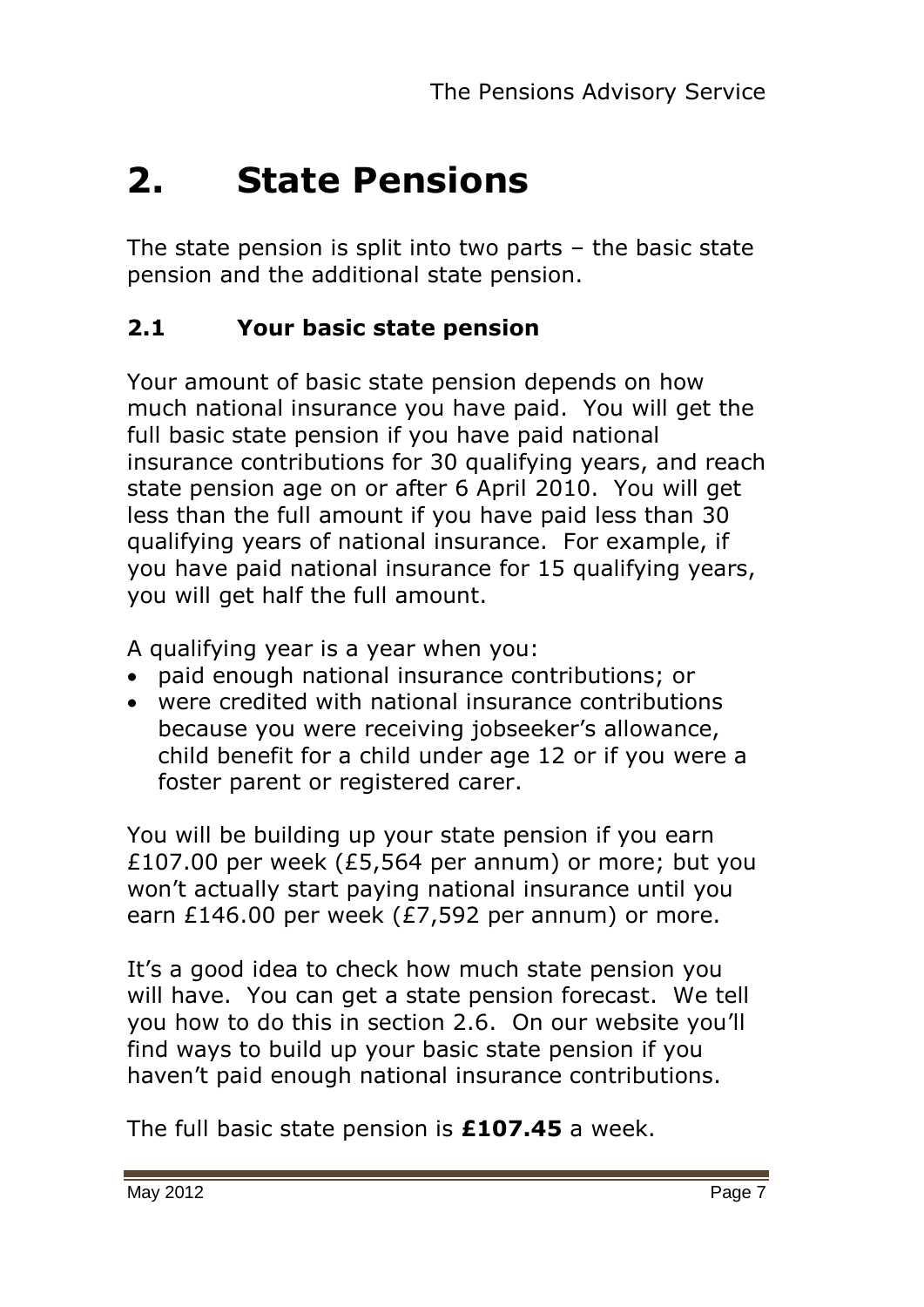#### **2.2 Your state pension age**

Under the rules which applied when this booklet was printed, the state pension age is:

- 65 for men born before 6 December 1953;
- 60 for women born before 6 April 1950;
- Between 60 and 65 for women born on or after 6 April 1950 but before 6 December 1953;
- Between 65 and 66 for men and women born on or after 6 December 1953 but before 6 October 1954;
- 66 for men and women born on or after 6 October 1954 but before 6 April 1968 will have an SPA of 66

The state pension age for men and women born on or after 6 April 1960 is changing, but at the time of printing, these changes were not law.

**Tip:** You can use the state pension age calculator on the home page of our website to check your own state pension age. Our website address is at the front of this booklet.

#### **2.3 Your additional state pension**

#### **Employees**

If you are in work, and paying the full national insurance rate, you may also be building up entitlement to additional state pension. The amount you get depends on your earnings and national insurance contributions paid during the whole of your working life.

Between April 1978 and April 2002, this additional state pension was called State Earnings-Related Pension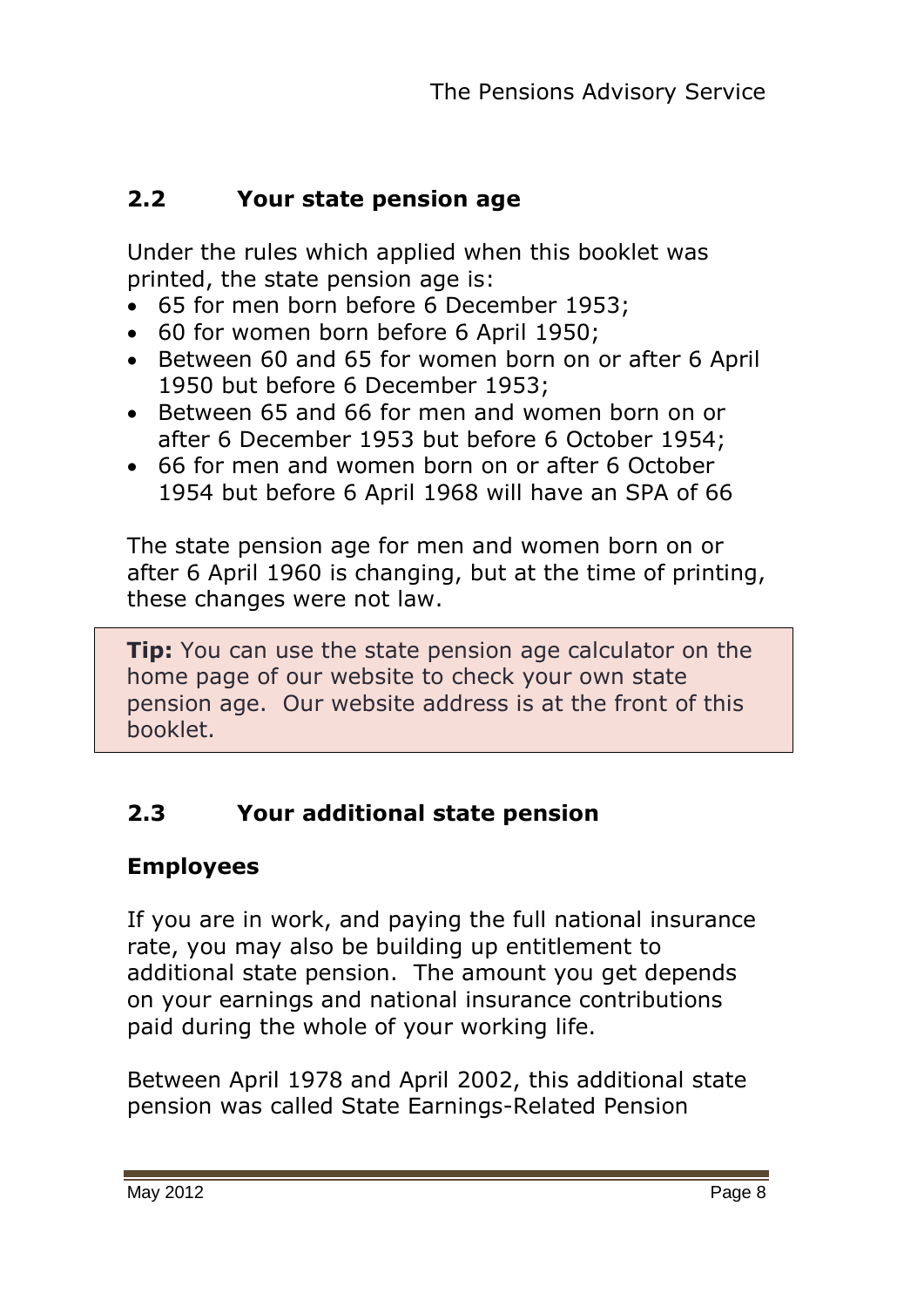(SERPS). Since April 2002 it has been called State Second Pension (S2P).

You may be building up a pot replacing your additional state pension instead of additional state pension if you are in a workplace pension scheme or a personal pension. We explain this in section 2.7. You may have also heard this being called "Contracting out of SERPS or S2P".

#### **Carers**

You may also have built up additional state pension if you have had a period of long term illness or disability since April 2002.

If you are or were a carer, you may still have built up your entitlement to additional state pension, even if you were not working. This is through 'carer's credits'. Carer"s credits may apply if:

- you receive child benefit and look after a child under 12;
- you are entitled to carer"s national insurance credits; or
- you look after a sick or disabled person and are getting national insurance carer"s credits.

This is similar to Home Responsibilities Protection (HRP), which applied before 6 April 2010.

You can check your eligibility by contacting the Pension Service. We tell you how to do this in section 2.6.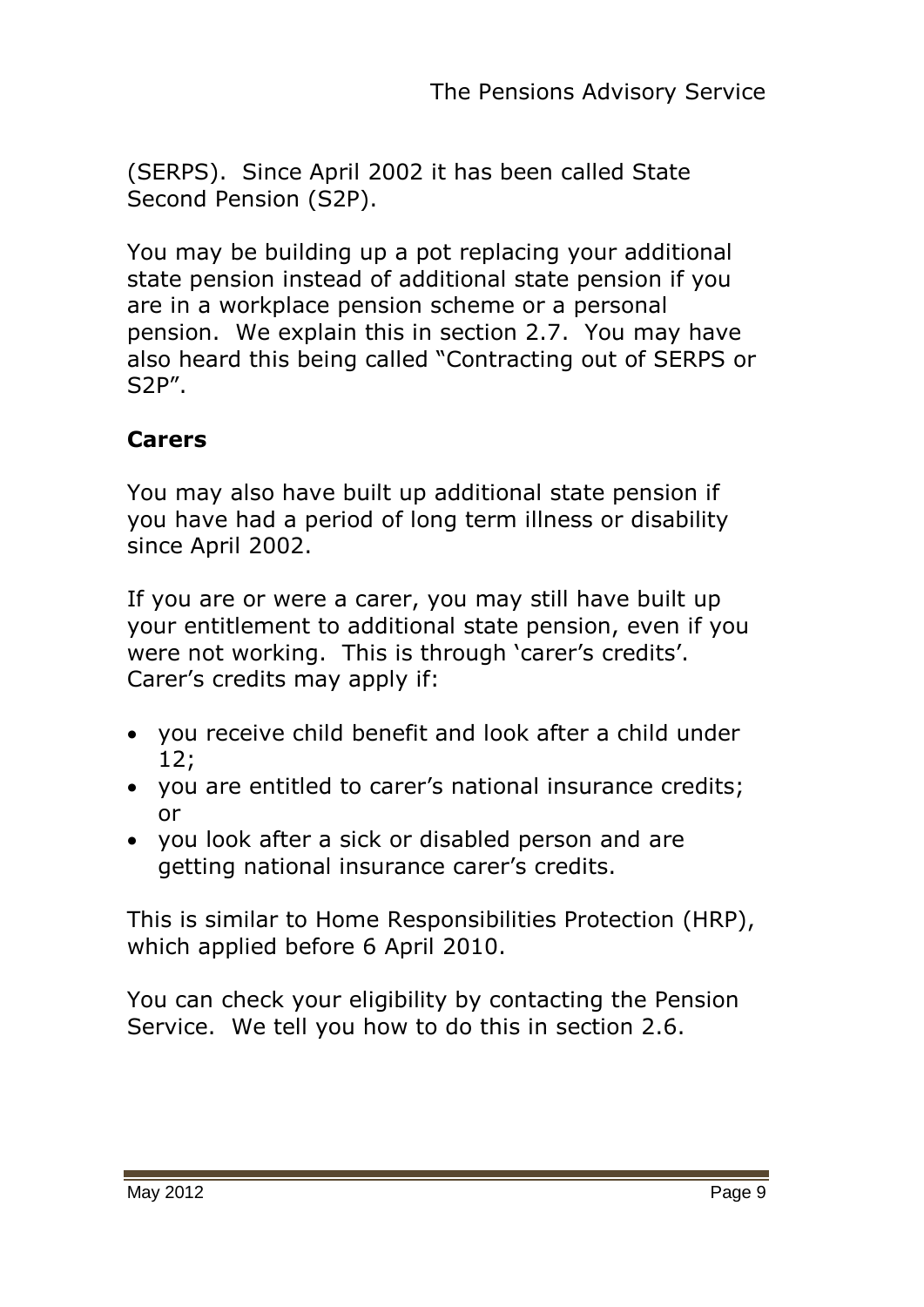#### **Self employed**

You do not build up any additional state pension whilst you are self-employed. You may have some if you have been an employed worker for any period.

#### **2.4 Claiming your state pension**

Normally, about four months before you reach your state pension age, you will be sent a claim pack in the post by the Pension Service. This pack will provide information about your options and ways that you can claim.

If you do not receive an invitation to claim your state pension (for example, because the Pension Service does not have your current address), you should contact their claim line on 0800 731 7898.

After claiming, you will be sent details on how your state pension has been calculated and what to do if you do not agree with how it was calculated.

Once you reach age 80, you will be eligible for a higher rate pension. The Pension Service will pay the increase to your pension automatically; you do not need to claim it.

#### **2.5 Putting off claiming your state pension**

You do not have to claim your state pension at your state pension age. You can choose to put off payment.

If you decide not to claim your state pension, you can receive a pension at a higher rate at the time you eventually do decide to claim. If you put off claiming continuously for at least 12 months, you will also have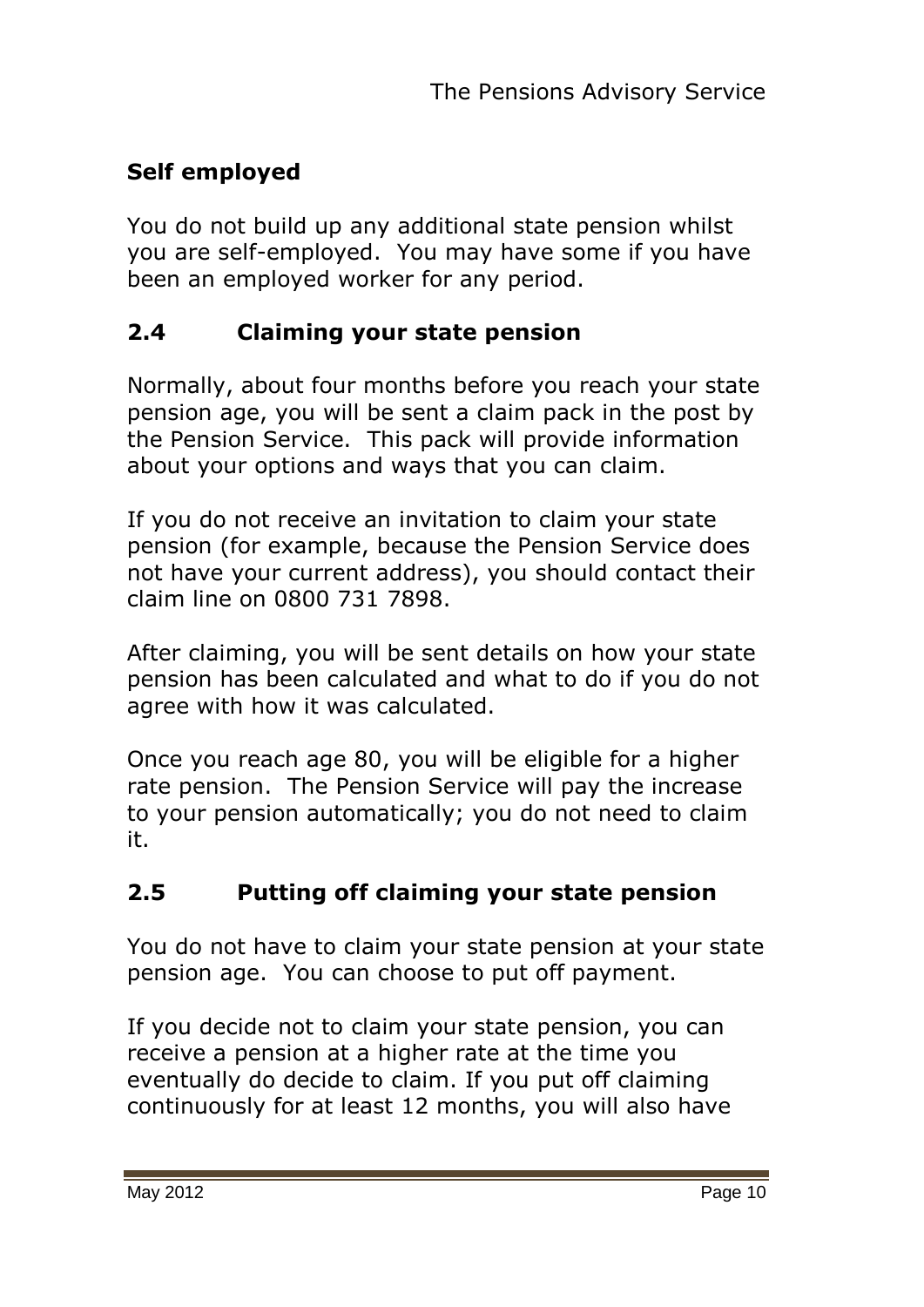the option of a lump sum. Please see our website. Our website address is at the front of this booklet.

#### **2.6 Getting a state pension forecast**

Calculating how much you will get is complicated and your best option is to leave it to the Pension Service. Make sure that the information they hold about your qualifying years is up to date and accurate, and that there are no gaps in their records. You should let them know if you think some of your working history is missing.

#### **Contact the Pension Service:**

- by telephone 0845 300 0168
- by post, using form BR19
- online at [www.direct.gov.uk](http://www.direct.gov.uk/)

#### **2.7 Additional state pension replacement**

Some pension schemes provide replacement benefits to the additional state pension in return for lower national insurance contributions.

#### **Defined benefit pension schemes**

If you are in a **defined benefit pension scheme**, you may be building up replacement benefits to the additional state pension in your scheme. You may have heard this called 'contracting out'. If this applies to you, you will be paying a reduced rate of national insurance contributions.

#### **Defined contribution pension schemes**

You might also be building up a pot replacing the additional state pension if you are in a **defined contribution pension scheme**. This could be a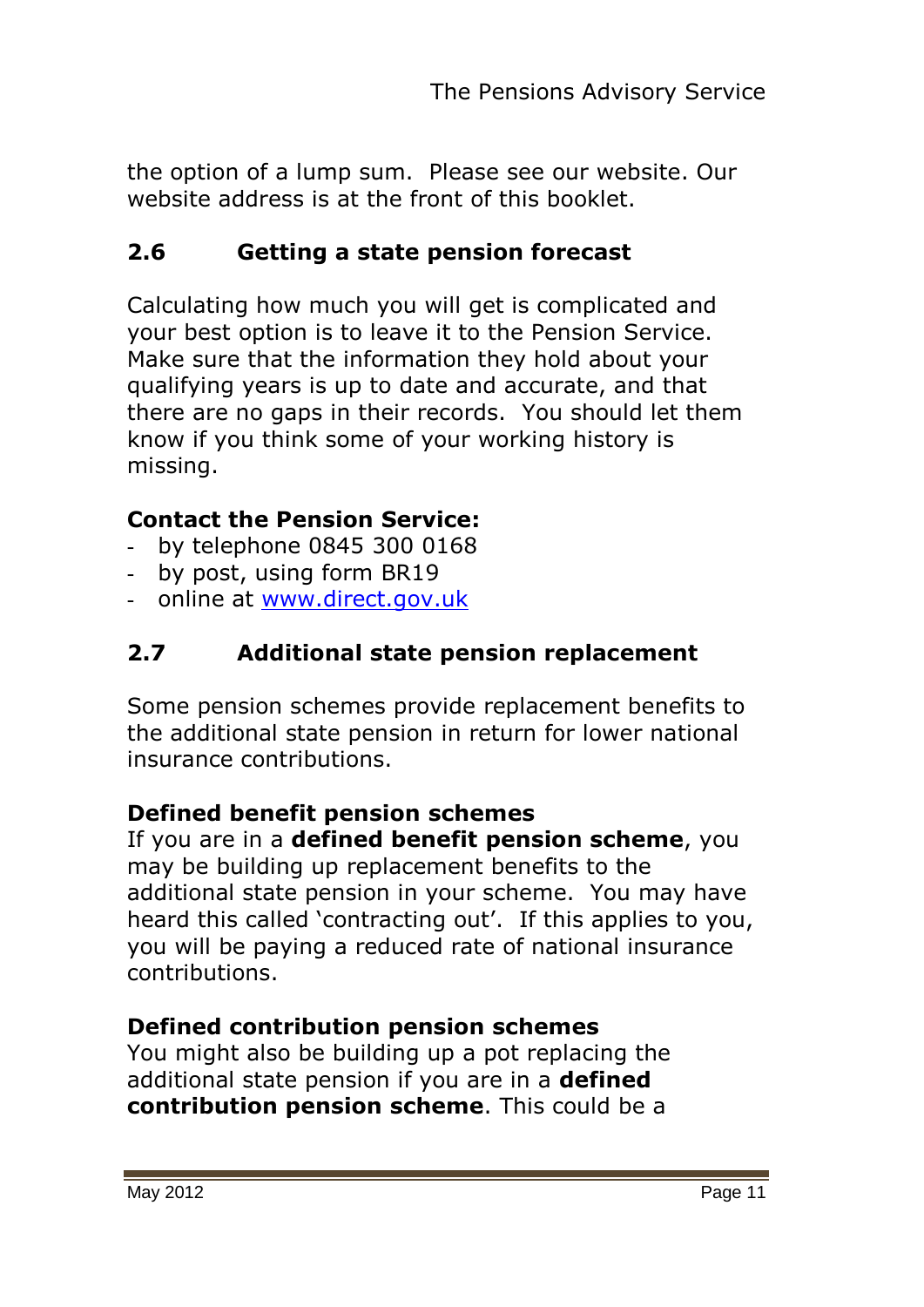#### workplace pension scheme, **personal pension** or **stakeholder pension**.

If this applies to you, you will have paid the full national insurance rate as normal and the Department of Work & Pensions (DWP), or your employer, would have repaid some of it into your pension pot. This national insurance rebate was invested for you in the range of investment funds made available to you in your pension.

The pension pot you built up from the investment of your national insurance rebates could provide you with a retirement income that is less or more than the additional state pension that you have given up.

The amount of retirement income will depend on how well the investments have performed, retirement income rates at the time you buy your pension and the type of retirement income you choose to buy.

From 6 April 2012, the DWP will no longer offer the option to have national insurance rebated into a **defined contribution pension scheme**. This means you will automatically revert to building up additional state pension. The money invested so far remains in your pension pot.

#### **2.8 Other State pension reforms**

In 2011, the government issued a green paper to consult on changes to the state pension system. The proposals are far reaching. Please check our website for updates as to the progress of the consultation, the likely effects of the proposals and how they could affect you.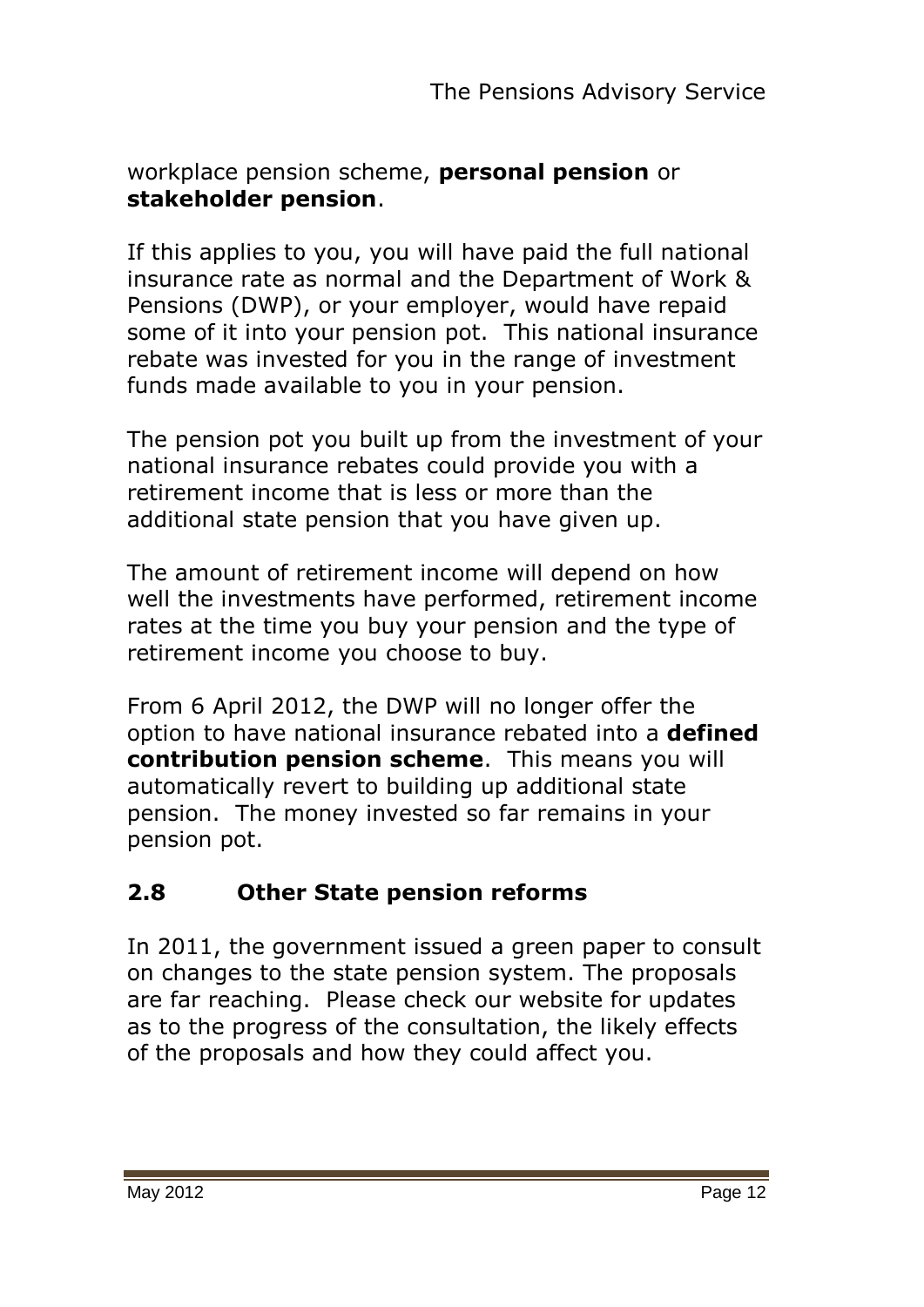## **3. Pension Credit**

#### **3.1 About pension credit**

Pension credit is a **means-tested**, tax-free retirement income for people who have reached the age (please see below) when they can claim it. There are two parts to it and they are currently claimable at different ages, until 2018. This is regardless of their national insurance contribution record. It aims to ensure all pensioners have a minimum level of retirement income.

You need to claim pension credit - you won't receive it automatically.

When the DWP calculates your entitlement to pension credit, they ignore the first £10,000 of savings. For every £500 over £10,000, they assume you earn £1 of weekly income from it and reduce the amount you can claim.

There are two parts to pension credit – guarantee credit and savings credit.

Guarantee credit is payable from the state pension age for a female of your age (even if you are male) called the qualifying age. It tops up your weekly income to a guaranteed minimum level. For a single person, pension credit could top up your weekly income to **£142.70**. For couples, it could top up your joint weekly income to **£217.90**.

Savings credit rewards people who have saved extra for their retirement and who have a modest amount of income or savings. Savings credit is only payable from age 65.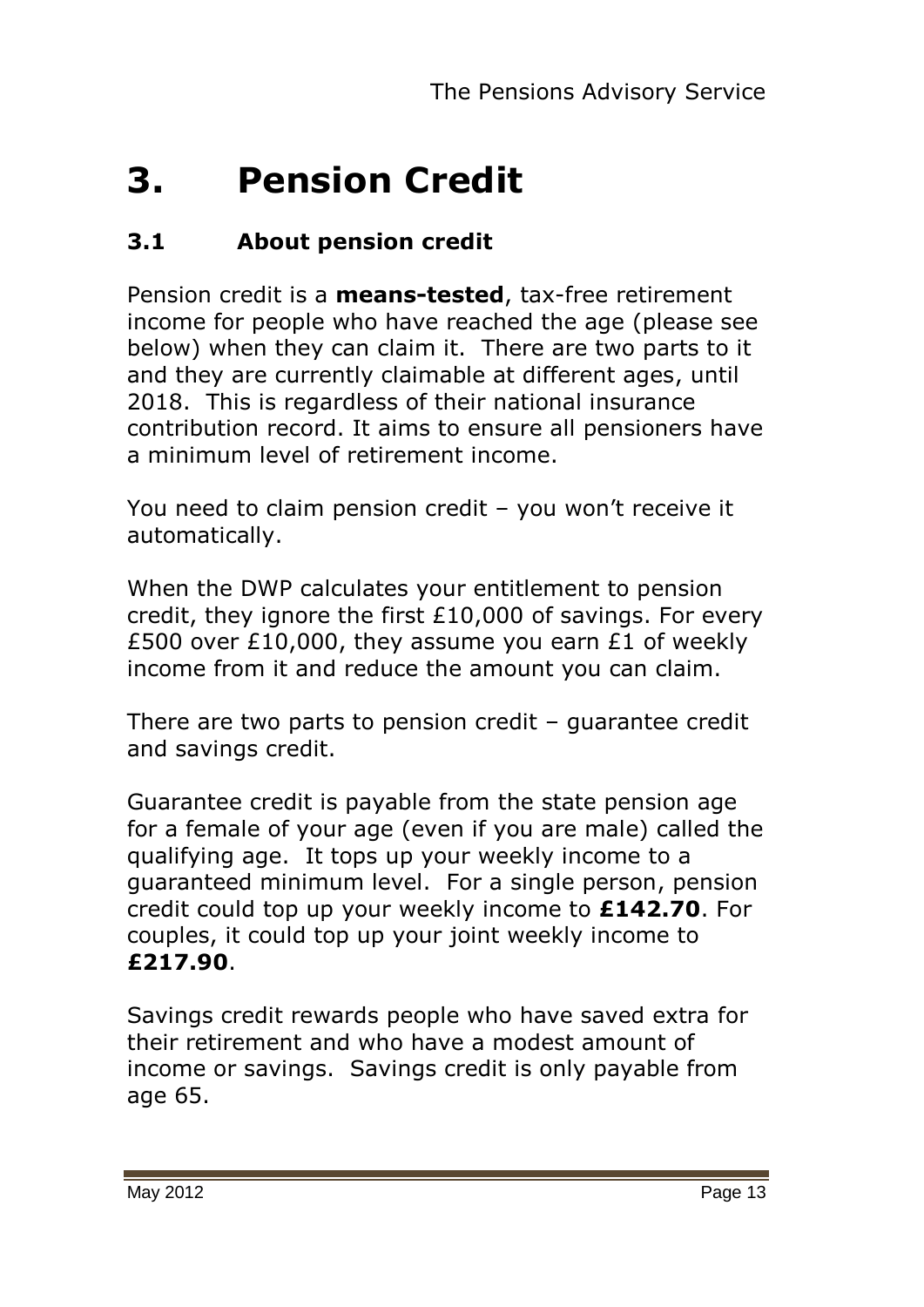You may be entitled to get some money from savings credit if you have income of up to about **£189** a week (if you are single) or up to about **£277** a week (for couples). Savings credit is currently worth up to a maximum of **£18.54** a week for a single person and **£23.73** a week for couples.

You may receive either savings credit or guarantee credit or both.

#### **3.2 How to apply for pension credit**

You can apply for pension credit by ringing the pension credit helpline on 0800 99 1234. Lines are open Monday to Friday 8am to 8pm.

The Pension Service has an online calculator that can work out your potential entitlement to pension credit. However, it doesn"t cover every circumstance, so treat it just as a guide. You can find the calculator at the following website address: [www.direct.gov.uk](http://www.direct.gov.uk/)

## **4. The different types of pension schemes**

#### **4.1 Workplace pensions**

Workplace pensions are set up by employers to provide retirement income for their workers. The employer normally sponsors the scheme, and a board of trustees ensures that benefits are paid. Public-sector schemes are different in that they are established by an Act of Parliament which lays down the scheme rules.

The benefits of a workplace pension scheme are that: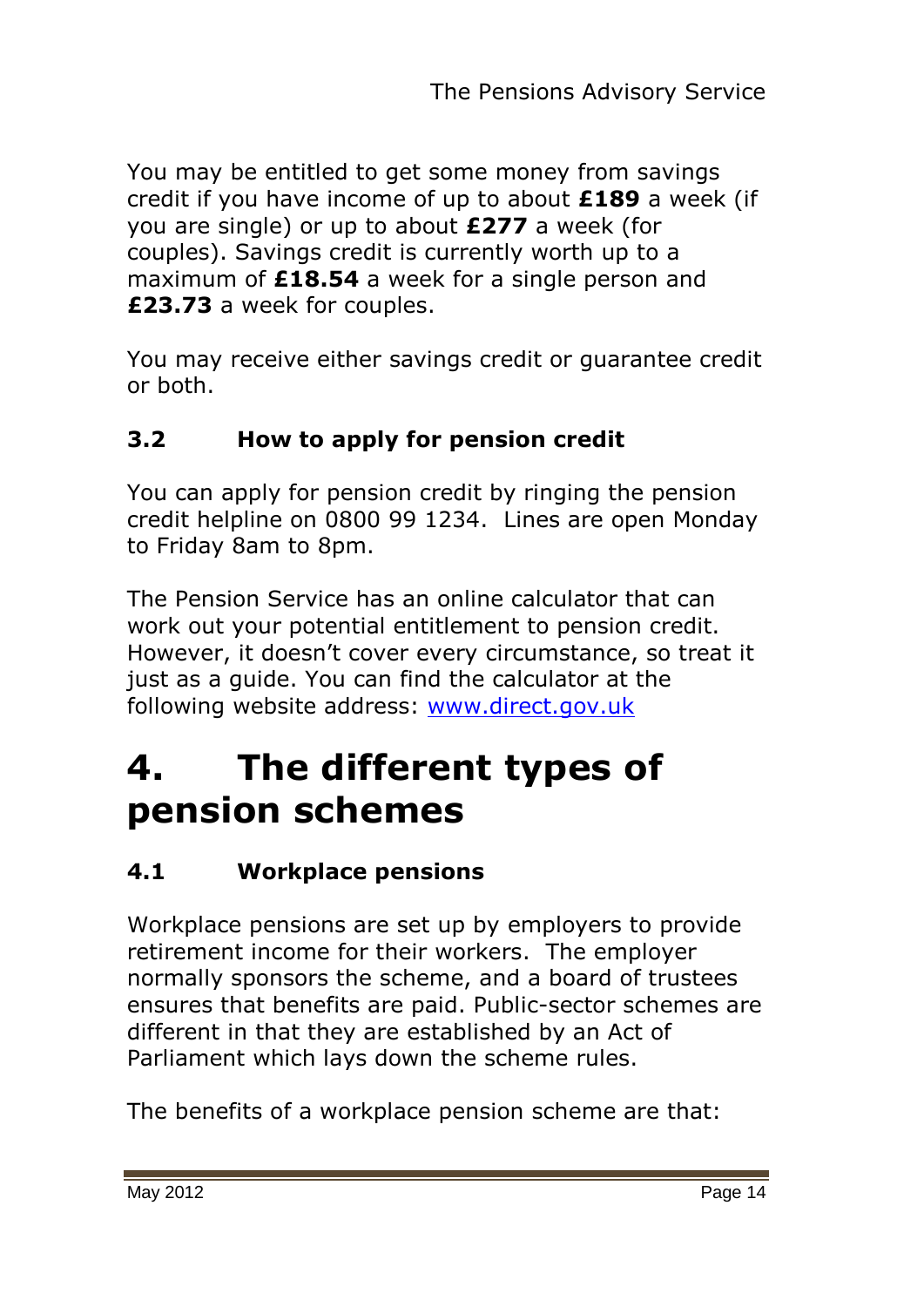- your employer usually pays a contribution on your behalf; and
- your contributions are paid before tax is deducted from your pay. This means that you get tax relief at your highest rate. We explain this in section 6.

Employers sometimes match any additional contributions you pay yourself.

There are four different types of workplace pension scheme – **defined benefit pension schemes**, **defined contribution pension schemes**, **personal pensions** and **stakeholder pensions**.

#### **4.2 Workplace pensions - defined benefit pension schemes**

Workers contribute to the scheme with the promise of a certain level of pension. Your contributions are pooled with those paid by all other workers and your employer. The trustees invest the money for the benefit of all workers.

The amount you get at retirement is based on your earnings and years of membership in your pension scheme.

It depends on:

- your pensionable service your years of membership in your pension;
- your final pensionable salary your earnings before retirement; or
- your average earnings, whilst in the scheme, increased to take into account inflation; and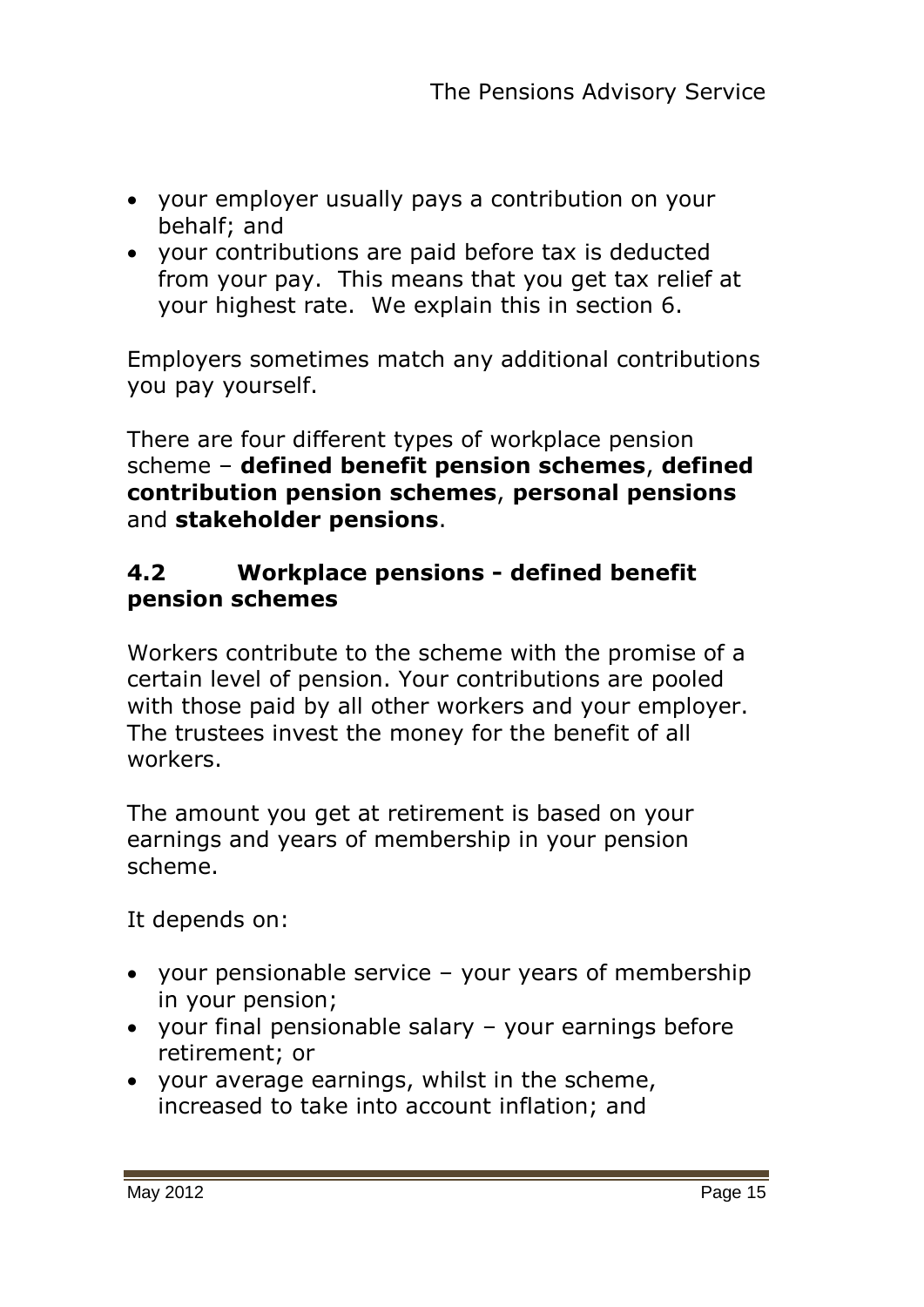• the proportion of salary that is received for each year of service.

Set out below is an example, if the pension scheme provides  $1/60^{th}$ s of your final salary for each year of membership in the pension scheme:

- Years of service  $= 30$
- Final pensionable salary =  $£25,000$
- Pension would be  $30/60 \times £25,000 = £12,500$

If you are working part-time, your pensionable service is likely to be building up at a slower rate, as most schemes base their pensions on full-time pay.

Your pension is taxed when you receive it. We explain this in section 7.3.

You can usually exchange some of your pension for a tax free cash lump sum. We explain this in section 7.2.

Make sure you know how your benefits have built up to date. Ask for a statement from the trustees of your scheme so that you can work out how much your pension benefit is likely to be when you retire. Keep all your statements together.

#### **4.3 Workplace pensions – defined contribution pension schemes**

These workplace schemes give you a pot based on the amount of money paid in, the charges taken out and the investment growth of this money. At retirement you can shop around to choose how your regular income will be provided from the scheme.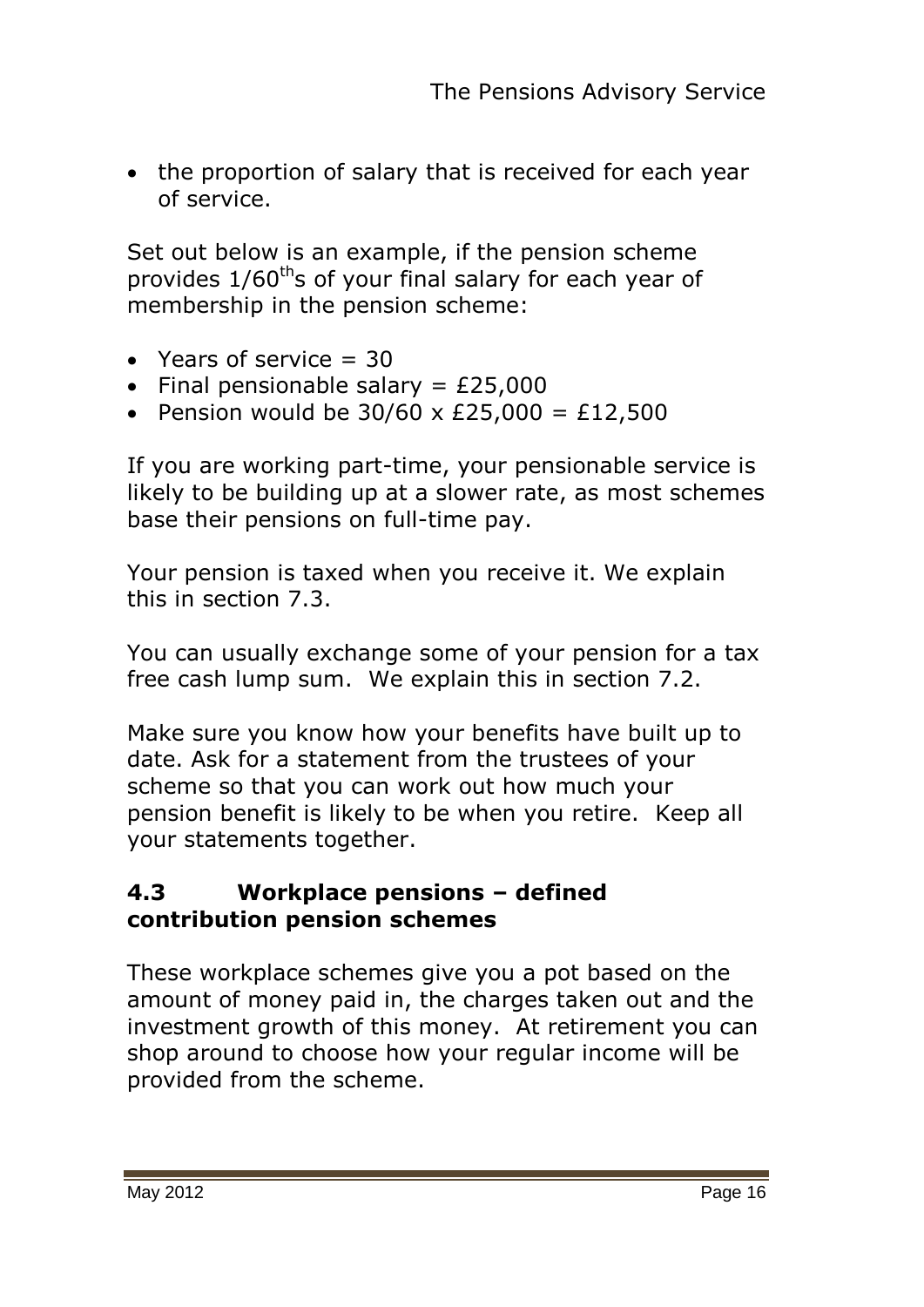You may be able to choose investment funds from a selection of funds chosen by the scheme trustees. You need to understand the risks of investing in each fund to decide which funds are suitable for you.

#### **4.4 Personal pensions**

A **personal pension** is a **defined contribution pension scheme**. You can have one of these even if you are self-employed or not working. You can buy these from insurance companies, high-street banks, investment organisations and even some supermarkets and high-street shops.

Some providers will allow you to take out one of these for your child, your grandchild or partner.

#### **4.5 Stakeholder pensions**

As a **stakeholder pension** is a **defined contribution pension scheme**. It is like a **personal pension**, but has to meet some minimum standards. You can have one of these even if you are self-employed or not working. You can buy one from the same providers of **personal pensions**. You can take out one of these for your child, grandchild or partner.

#### **4.5.1 Low cost**

The company managing your **stakeholder pension** cannot charge more than 1.5 per cent of the fund for each year during the first 10 years after you take out the pension, and not more than 1 per cent after that. There will be a range of funds and each fund will have its own fund charge, within the allowed range of charges. Employers can usually negotiate much lower charges for large groups of employees. You can read more about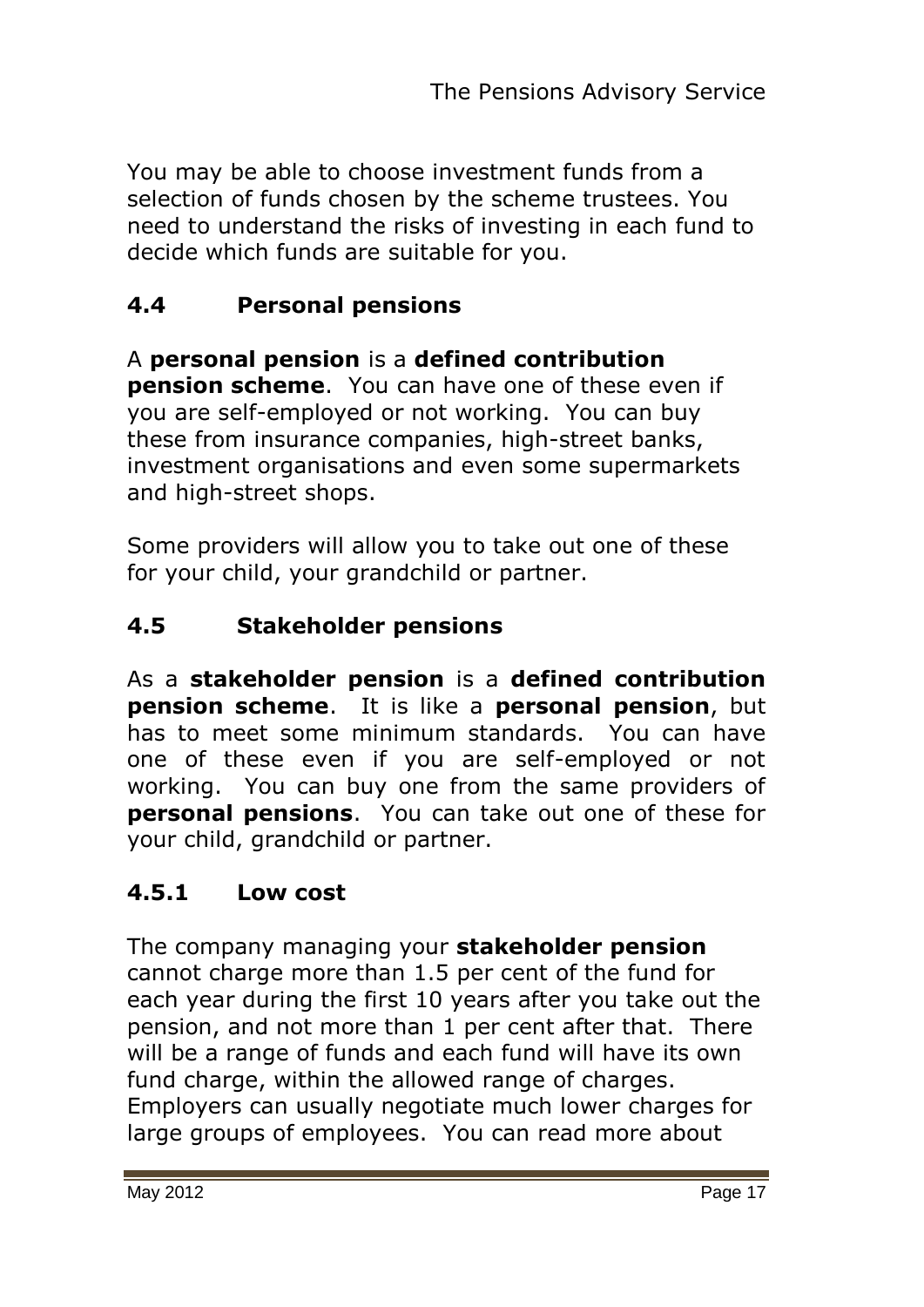charges on our website. Our website address is at the front of this booklet.

#### **4.5.2 Flexible payments**

The lowest contribution is £20, whether a regular or a "one-off" payment. This may suit you if your income fluctuates and you need flexibility. Some **stakeholder pension** providers accept lower contributions.

There are no penalties for stopping contributions.

#### **4.5.3 Penalty-free transfers**

If you want to move your **stakeholder pension** to another provider or another pension scheme, there will normally be no charges for making the transfer. If you have invested in a **with-profits fund**, check whether your provider will make a market value reduction if you make a transfer. You can read more about market value reductions on our website. Our website address is at the front of this booklet.

#### **4.5.4 Investment funds**

Each **stakeholder pension** has to offer a fund that your contributions will be invested in, if you don"t want to choose your own. This is usually the provider"s own managed fund, which is usually made up of a number of different investments.

#### **4.6 Workplace personal pensions and stakeholder pensions**

Your employer might provide a personal pension or stakeholder pension as your workplace pension. It is normally a collection of individual **personal pensions** or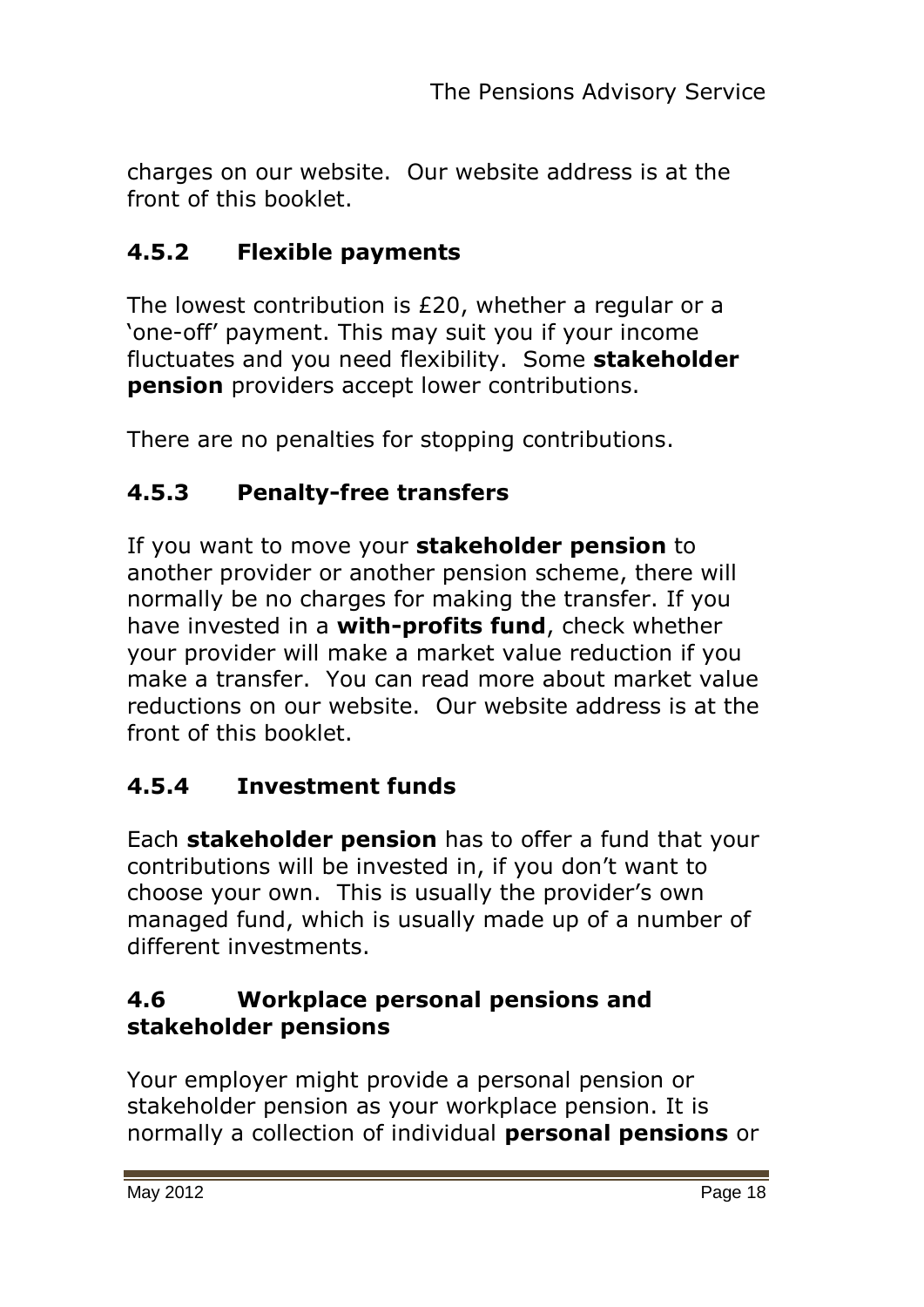**stakeholder pensions** grouped together under one scheme for the workers of one company. They follow the same rules as an individual **personal pension** but normally benefit from an employer contribution and, sometimes, lower charges on the money invested in your pension pot. You will be offered a choice of investment funds.

#### **4.7 Self-invested personal pension (SIPP)**

A SIPP is a **personal pension** that has a much wider range of investment options and they are for people who want to be more active in the way their money is invested in their pension pot. You can find out more on our website. Our website address is at the front of this booklet.

**Tip:** Older **personal pensions** often had expensive and complicated charging structures. It won't always benefit you to restart or continue with one of these schemes – check the scheme rules before doing so. Some schemes had valuable benefits that you could lose if you change your policy. Please take professional advice if you need to.

#### **4.8 NEST – National Employment Savings Trust**

**NEST** is a new workplace pension that gives workers a single pension pot which they can keep paying into even if they change employers or stop working. It is designed to meet the needs of people who may be new to pension saving. It is open to employers of any size and selfemployed people.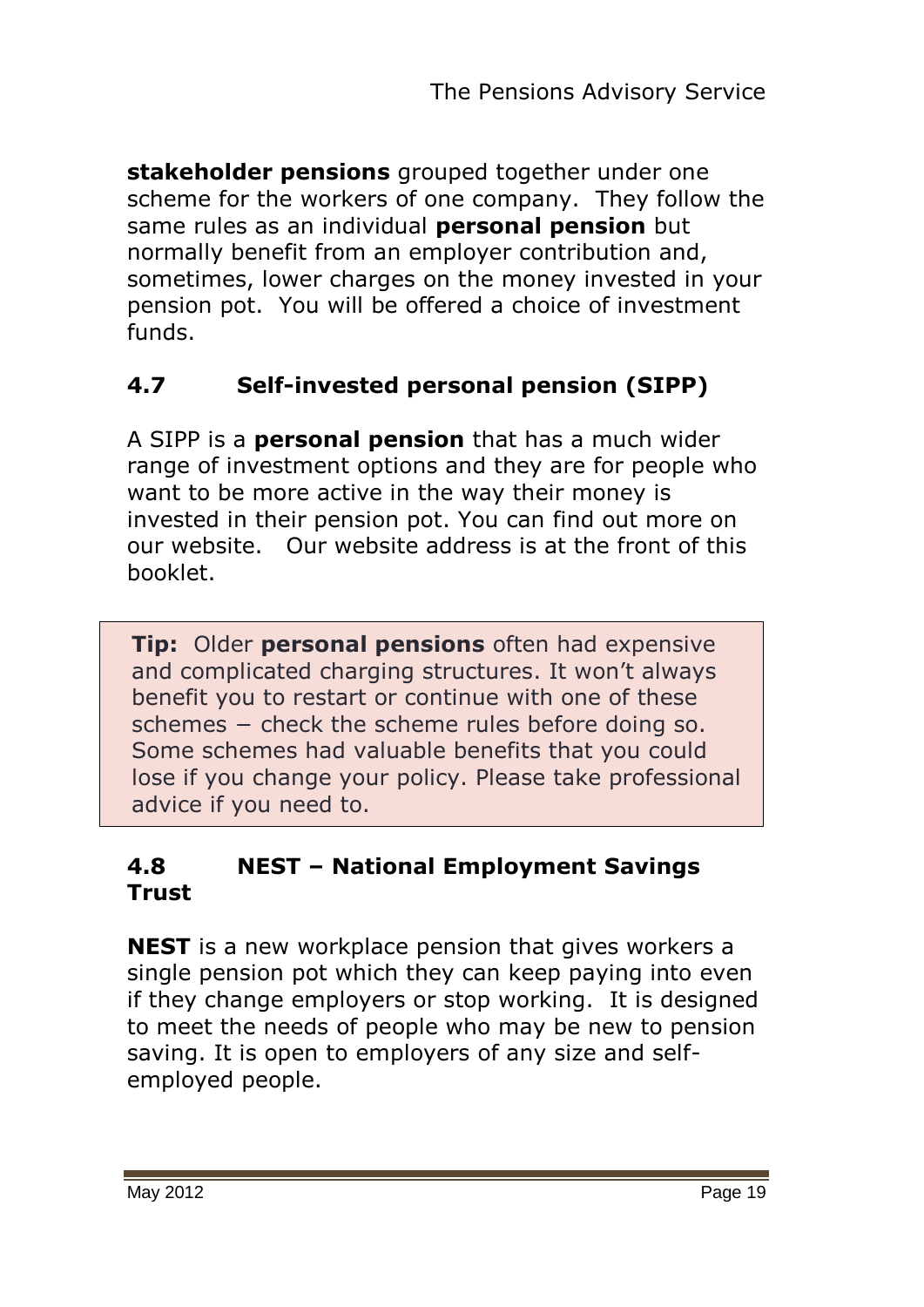**NEST** is a simple and low-cost pension scheme designed to give its members an easy way of building up their pension pot. It also makes it easy for employers to meet their new workplace pension duties that start to be introduced from October 2012. We explain this in section 10.

#### **What NEST offers savers**

- You"ll get clear information and you can keep track of your pot online at any time.
- You can choose to just keep on saving and let **NEST** manage your retirement pot.
- You"ll have one **NEST** retirement pot which you can keep paying into whether you change jobs, become self-employed or stop working.
- If your new employer also uses **NEST** you can continue to get employer contributions paid into your pot.
- **NEST** will aim to keep charges low. That means more of your contributions, your employer"s contributions and any money the government pays in through tax relief goes into your pension pot.

#### **How can you become a member of NEST?**

Currently there are four ways people can become members of **NEST**.

- Volunteering to be a member in agreement with your employer.
- Joining **NEST** as a self-employed person.
- Joining **NEST** as a single person director.
- Being awarded a share of a **NEST** member"s retirement pot by a court as a result of a divorce or the end of a civil partnership.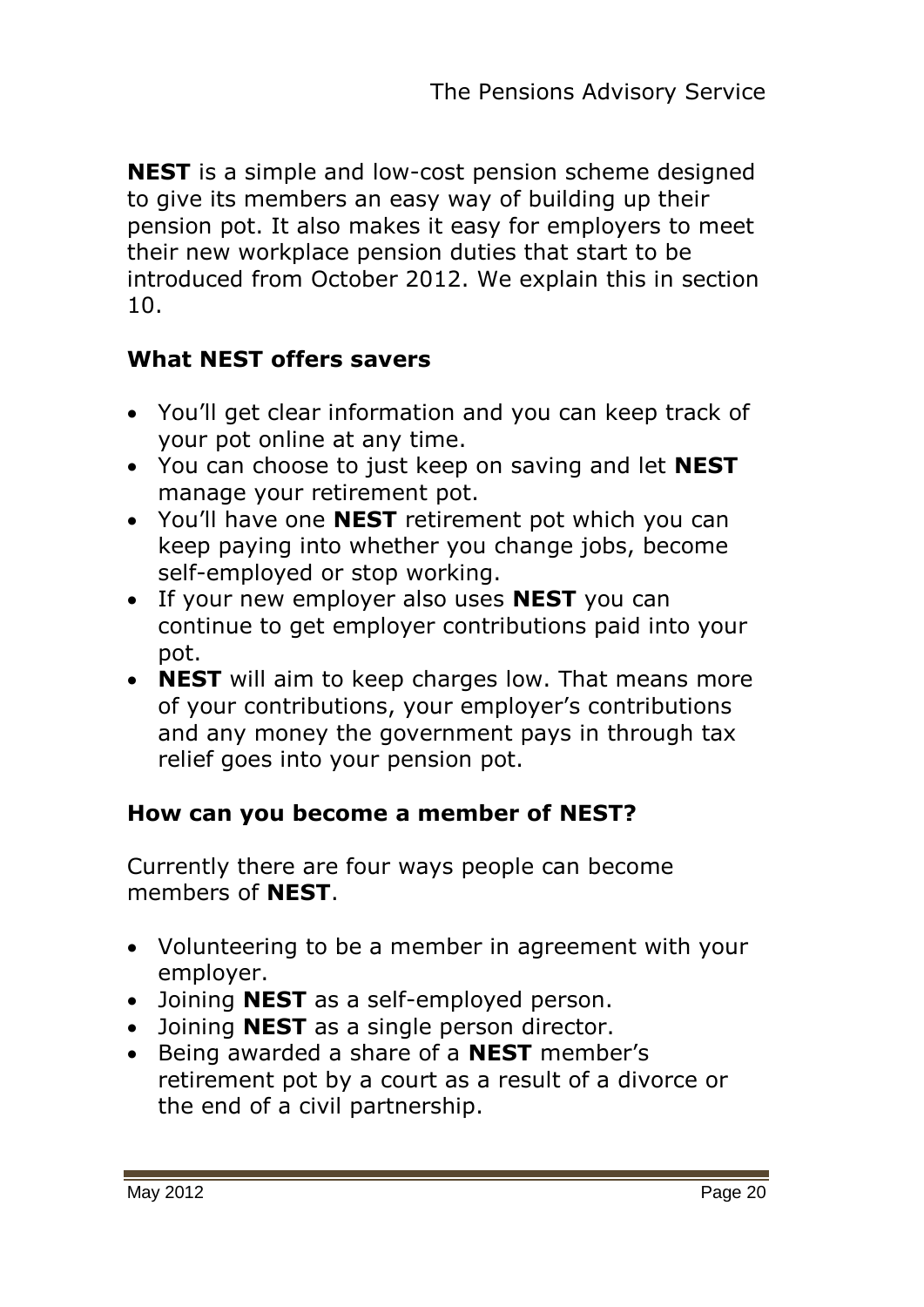You can find out more about **NEST** at:

[www.nestpensions.org.uk](http://www.nestpensions.org.uk/)

#### **4.9 Investing your money**

You can choose where and how to grow your money in a **defined contribution pension scheme**, **personal pension**, **stakeholder pension** and **NEST**.

The aim of investing is that the value of your contributions could increase more than putting your money into a savings account or doing nothing.

Each pension will offer a range of funds from which you may pick one or more. They may have different levels of investment risk from which you may choose a fund or funds suitable to your attitude to risk. Each fund may have a different level of charge (within the allowed limits) depending upon its makeup. This might include a **with-profits fund**.

## **5. How much you can pay into your pension**

Between 2012 and 2016 or 2017, the government is introducing new legal minimum contribution levels that employers must pay for the workers they automatically enrol into a pension scheme.

We explain **automatic enrolment** into pension schemes in section 10. We also explain the minimum contribution that employers must pay into their workers pension pot in section 10.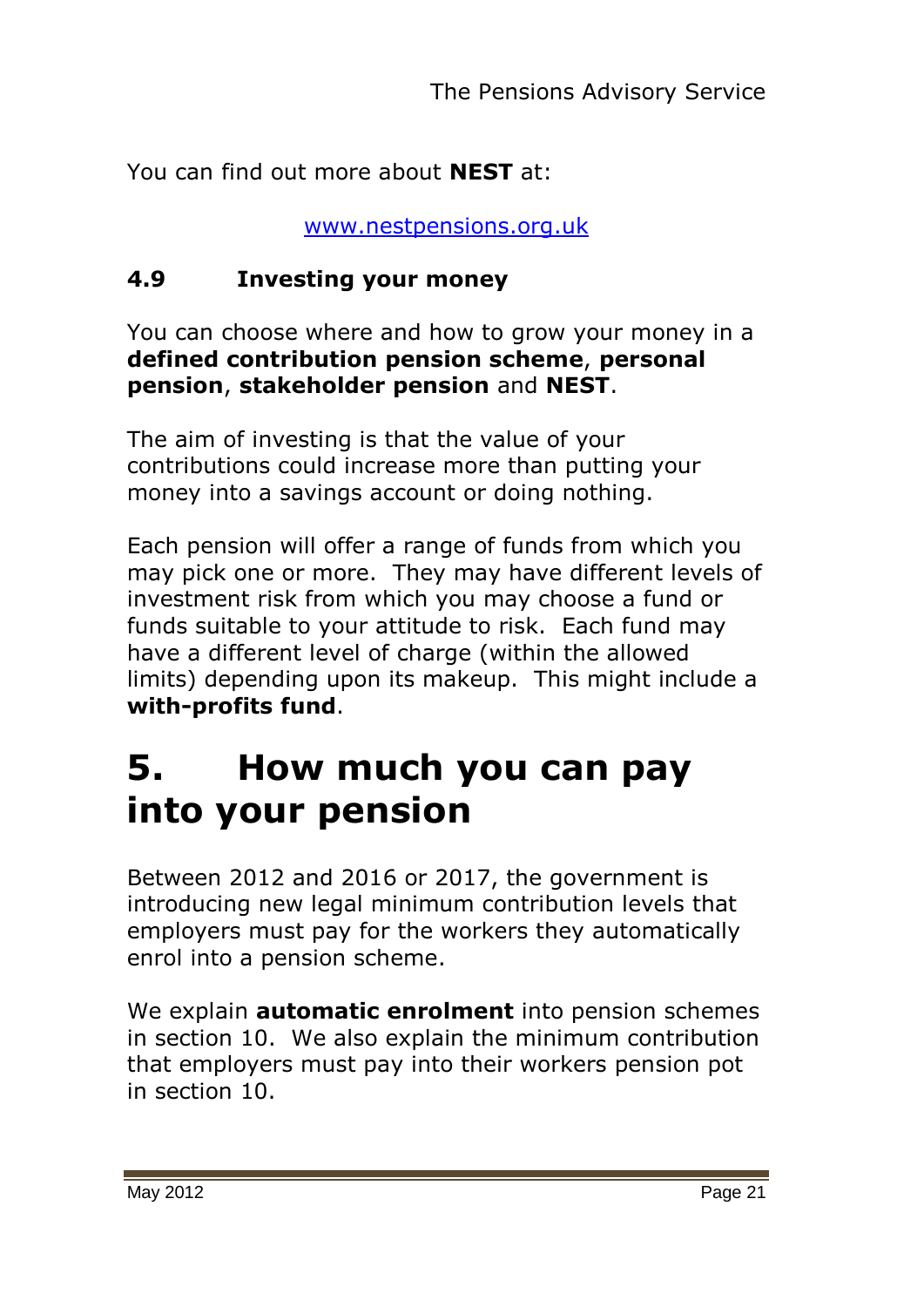Whether you are an employee or self-employed, the maximum amount you (together with your employer, if applicable) can contribute to a pension, and on which you can receive tax relief, is 100 per cent of your UK earnings. This is capped by the annual allowance, which is currently £50,000. You may be able to pay more than this but there will be no tax relief on your extra contributions. You may also pay an extra tax charge. This is a complex area and we recommend that you take professional advice.

If your employer is contributing, your scheme booklet or contract of employment will tell you how much your employer will pay. If you join a workplace pension, the rules normally say the minimum you must pay if you want to join. If you want to pay more than this, find out if your employer will match any extra contributions which you pay.

Contributions paid by your employer also count towards the annual allowance. Please see our website for further details.

If you are not working, you can pay up to £2,880 each **tax year** into a **personal pension** or **stakeholder pension**. The government adds tax relief into your pension pot, making the maximum contribution up to £3,600. We explain this in section 6.

This is also the amount that you can pay if you take out a **personal pension** or **stakeholder pension** for your child, grandchild or partner.

The maximum into **NEST** is limited to £4,400 each **tax year**. This total annual contribution limit includes money from your employer, your contributions and the tax relief added to your pension pot by the government. It also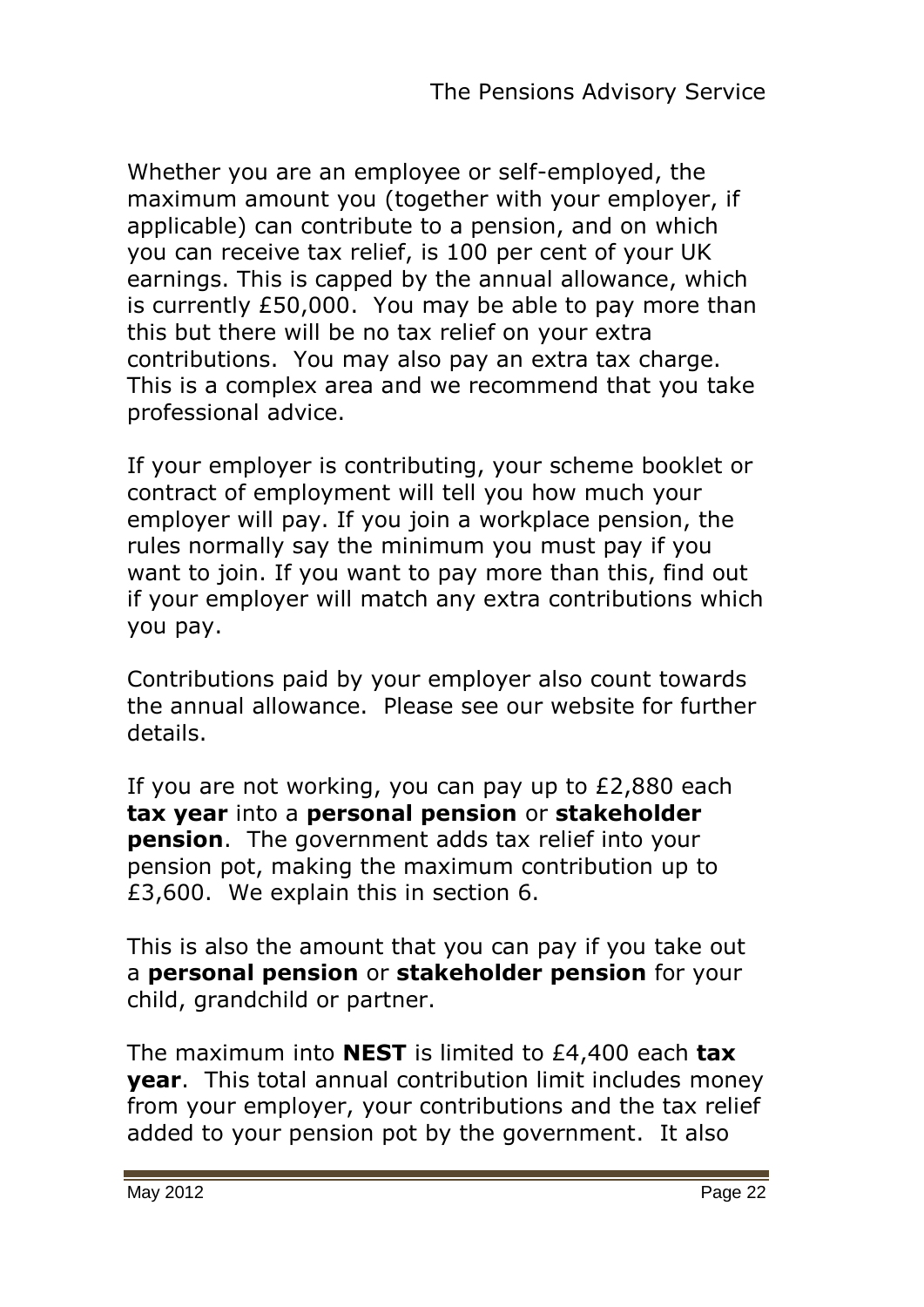includes any money your partner, husband or wife, for example, chooses to pay in for you.

For more up to date information please go to our website. Our website address is at the front of this booklet.

## **6. How the government helps - tax relief on your contributions**

The government helps by giving you tax relief on your contributions. We explain how this works here.

#### **6.1 Workplace pension schemes – defined benefit and defined contribution pension schemes**

Contributions you pay are taken from your pay and you are given tax relief through your employer's payroll system. Your pension contribution is taken from your pay before your income tax is calculated. This means you pay less income tax than you would if you weren"t paying into a pension.

#### **6.2 Personal pensions, stakeholder pensions and NEST**

Some of the money that would have gone to the government in the form of tax now goes into your pension pot instead. For every £100 you want to save, you only pay £80. HM Revenue & Customs then adds tax relief of £20 into your pension pot.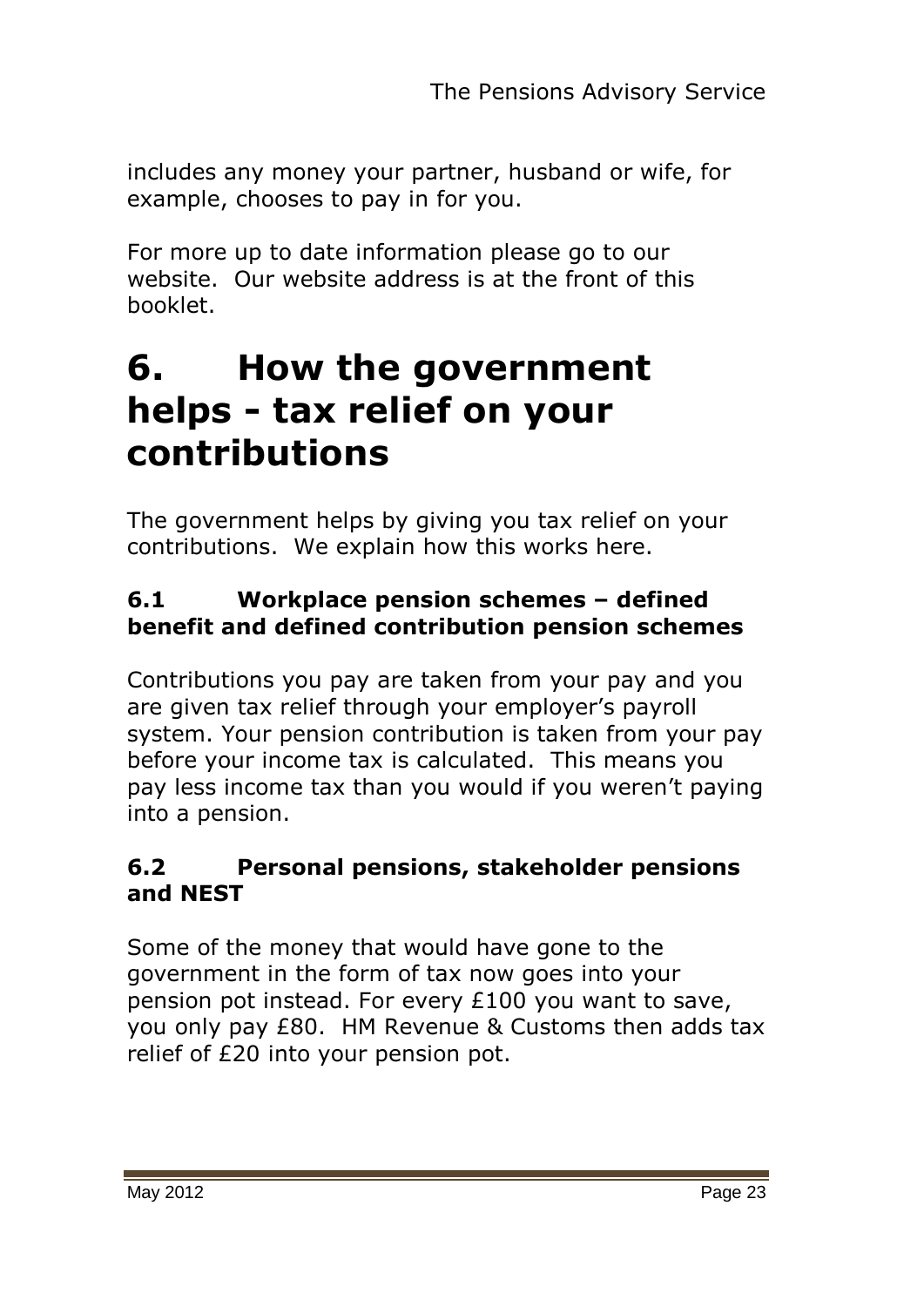

If you are a higher rate tax payer (paying tax at 40 per cent), you can claim an extra 20 per cent tax relief through your tax return. This gives you total tax relief of 40 per cent, meaning that every £100 you save only costs you £60. If you are an additional rate tax payer (paying tax at 50 per cent) you will be able to claim an extra 30 per cent through your tax return, giving you a total tax relief of 50 per cent.

Some higher rate tax payers will receive two rates of tax relief on their contributions. This happens when earnings are just above the threshold, moving you into a higher rate. For example, if the higher rate threshold is £45,000 and you earn £46,000, then £1,000 of your contribution would attract tax relief at 40 per cent and the rest at 20 per cent.

This is a complex area. If you are an additional rate tax payer, you may want to take professional advice.

## **7. Other tax implications**

#### **7.1 Tax relief on investment growth**

Once the money is invested, most growth in the value of the assets is free from tax within your chosen scheme, although dividends are taxable.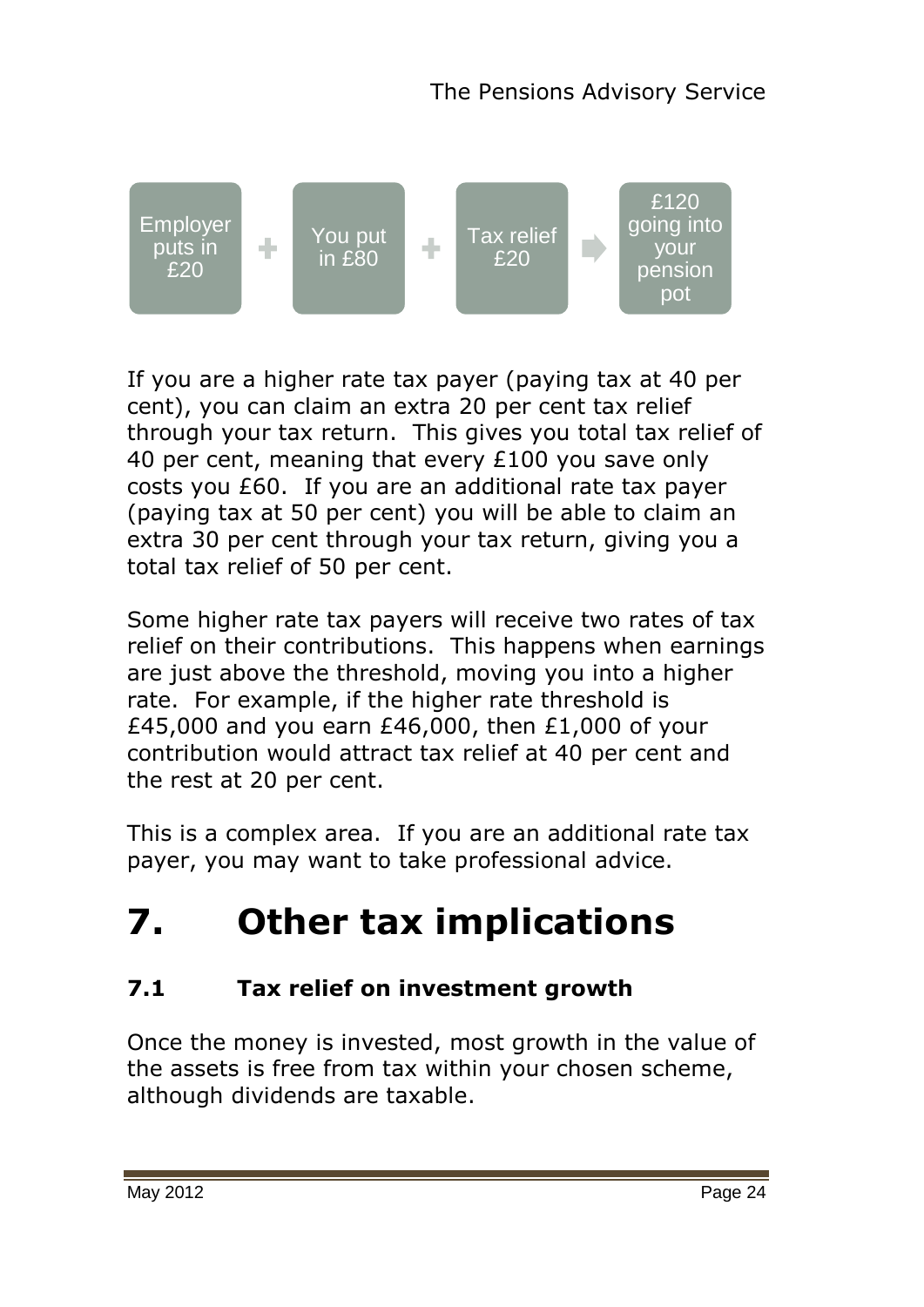#### **7.2 Cash lump sums**

When you first open your pension pot to get a retirement income you can receive up to 25 per cent of it as a tax free cash lump sum. How much you can take will depend on your personal circumstances. Please seek professional advice or phone our helpline if you need more information about this. Our number is at the front of this booklet.

#### **7.3 Retirement income**

Income in retirement, including your state pension, is taxed. Each pension you receive will have a separate tax code. Always check your tax codes to make sure you are not over-paying your tax. Your local tax office can help you with this if you are unsure.

#### **7.4 Lifetime allowance**

There is a limit on the value of retirement benefits that you can draw from your pensions before tax penalties apply. This limit is called the lifetime allowance.

The lifetime allowance is £1.5 million from 6 April 2012. It does not include the state pension.

Any amount drawn that is more than the lifetime allowance is subject to an extra tax charge when it is paid. If it is paid as a pension, you pay an extra 25 per cent tax on top of the income tax you pay on your pension, and 55 per cent if paid as a lump sum.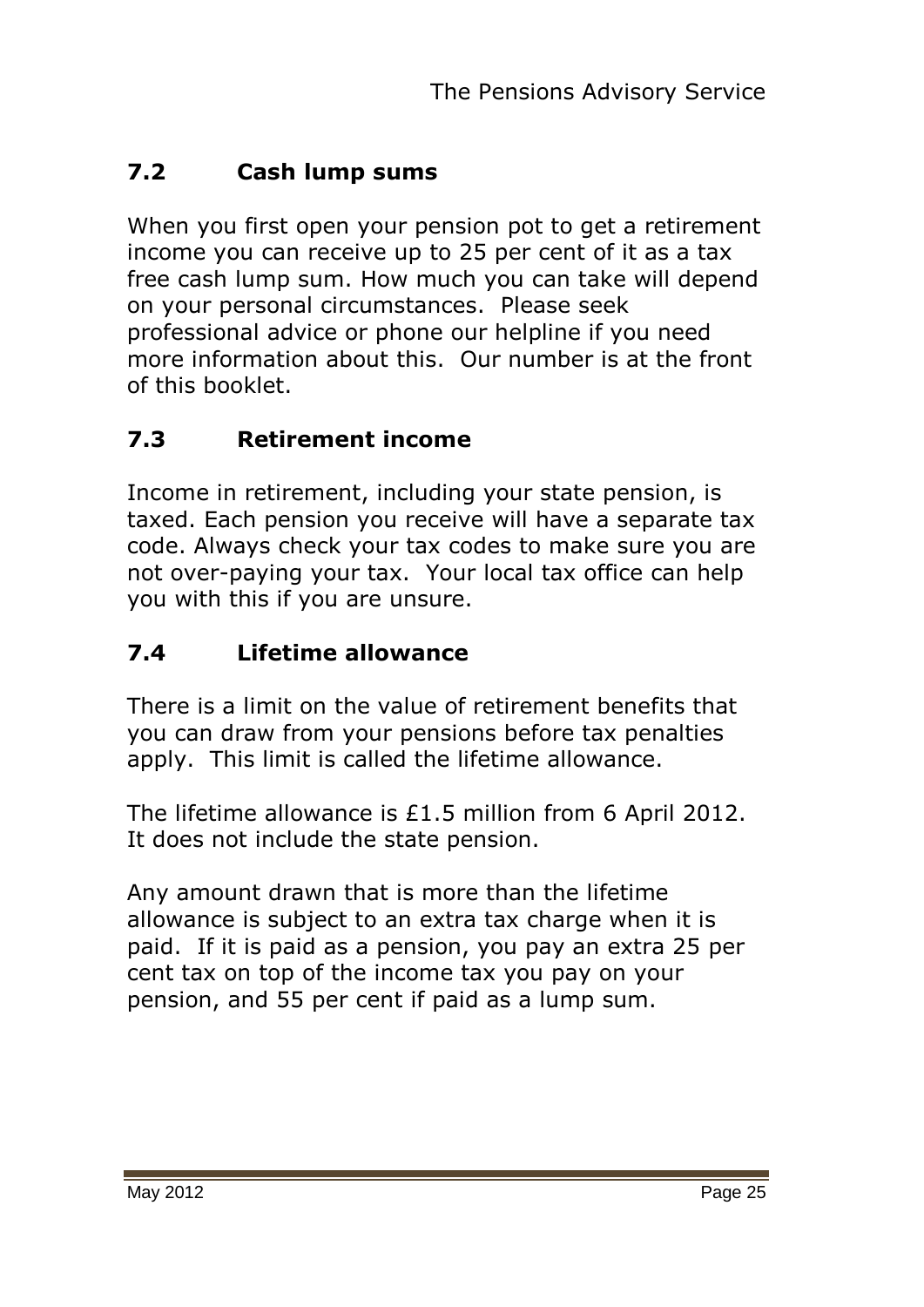## **8. Starting your retirement income**

#### **8.1 When you can start your pension**

The earliest that you can start your retirement income is 55. The only exceptions are if you are retiring early because you are suffering from ill-health (for which there is no minimum age) or if you have a protected retirement age. To read more about this topic, please see our website. Our website address is at the front of this booklet.

#### **8.2 Defined benefit scheme**

At retirement, your scheme will offer you a pension based on your earnings and years of membership. We describe this in section 4.2. You can find more details in your scheme booklet.

#### **8.3 Defined contribution pension scheme**

In this section we explain how you get your retirement income and cash sum from a defined contribution pension scheme. This includes **personal pensions**, **stakeholder pensions**, SIPP"s and **NEST**.

At retirement you can shop around to choose how your regular income will be provided from the scheme. The amount of retirement income payable when you retire depends on:

- the amount of money paid in;
- the investment growth of this money:
- the charges taken out; and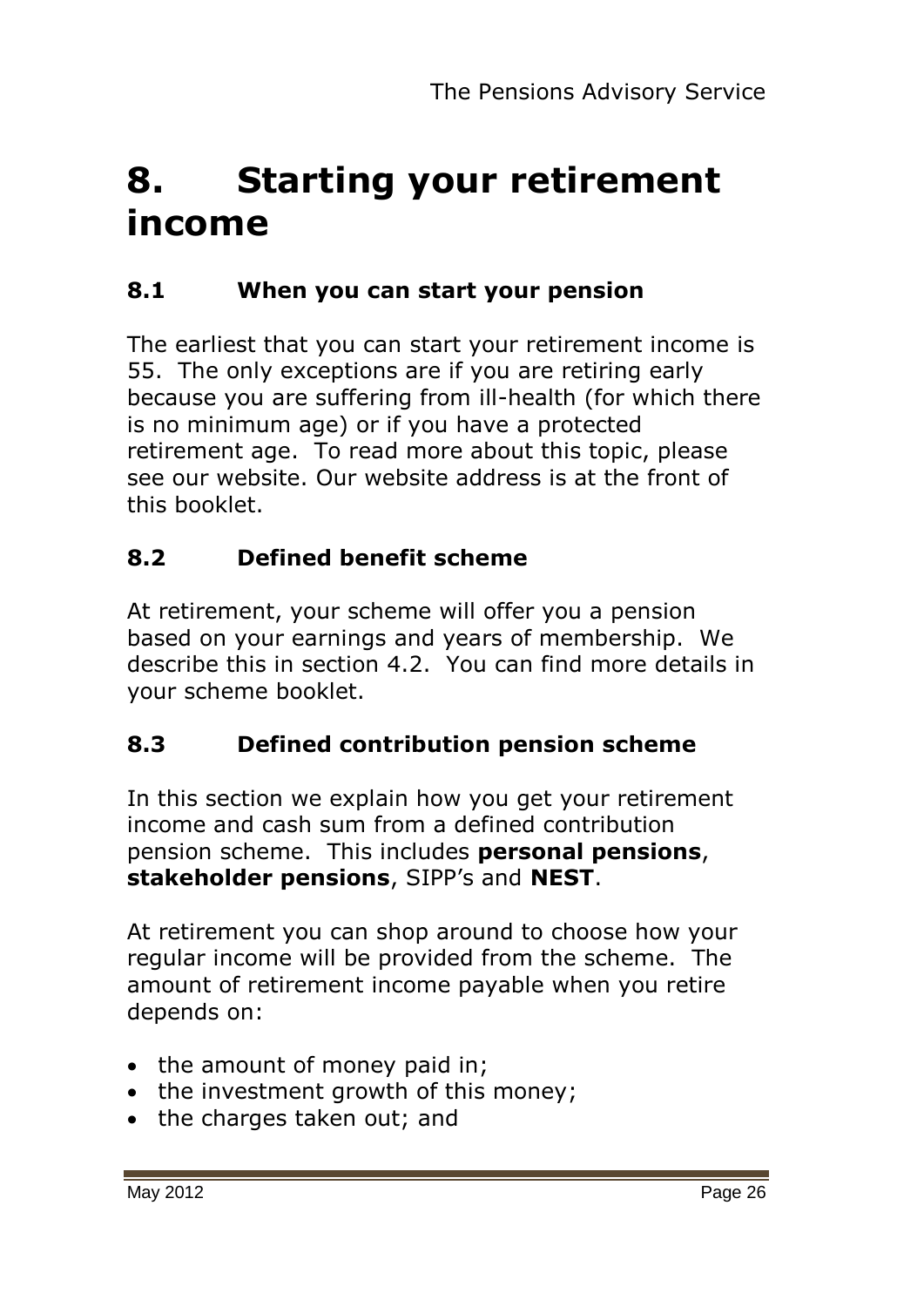the retirement income rate at the date of retirement. This is the rate used to convert your pot into a retirement income.

When you first open your pot to get a retirement income you can receive up to 25 per cent tax of it as a free cash lump sum. You must use the rest of the fund to:

 buy a retirement income with an insurance company; or

 provide an income through a **phased retirement** or an **income drawdown pension**.

You will have many different types of retirement income to choose from to suit your circumstances, such as an income payable until you die or one that continues to be paid to your husband, wife or partner when you die.

We have a planner on our website to help you choose the best retirement income for you.

Shopping around could mean a bigger retirement income for you. Research, from the Association of British Insurers, shows that by shopping around for the best retirement income, most people could have obtained an income of between 10 and 30 per cent more. For those who qualified for an enhanced rate because of a medical condition or lifestyle factors – which was around half of those retiring – their incomes could have been up to 45 per cent more. These enhanced rate retirement incomes are commonly called **impaired life annuities**.

**Tip:** To make the most of your pension pot, shop around for the best retirement income rate. Contact us for help.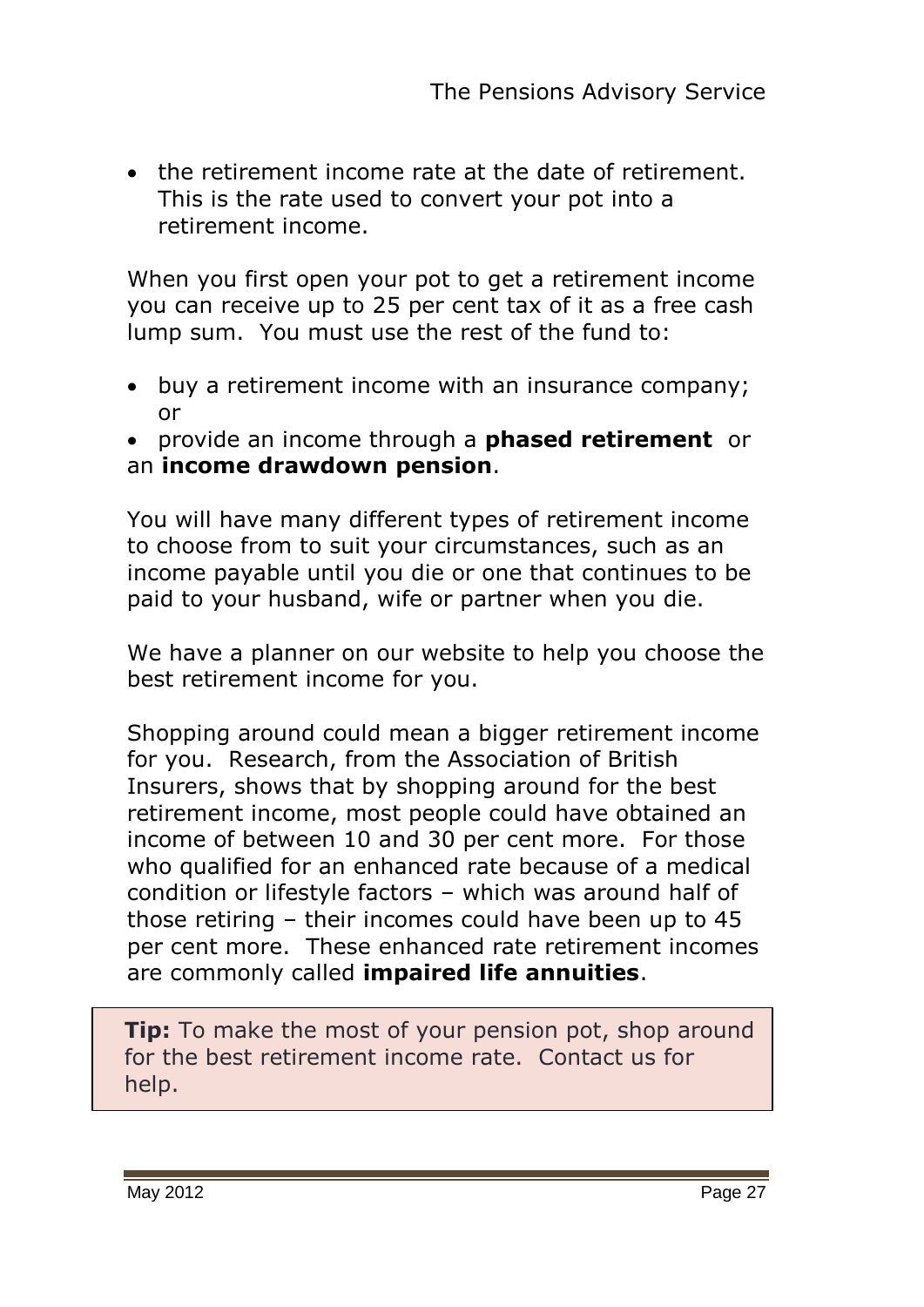#### **Phased retirement and income drawdown**

**Phased retirement** and **income drawdown** are other ways of getting an income from your pension pot that involve leaving your pension fund invested. You can find out more from our website. Our website address is at the front of this booklet.

## **9. What happens when you die**

**If you are an active member of a defined benefit pension scheme**, the benefits payable are usually divided into three separate elements - a lump sum, a return of your own contributions and a pension for your dependant (sometimes known as a "survivor's pension"). These three elements do not automatically all feature in every pension scheme.

Most **defined benefit pension schemes** provide a cash lump sum if you die while still working for the company, similar to a life assurance policy. The lump sum is normally paid to the person you want to receive it when you die. The value of the lump sum is normally calculated as a multiple of your salary. A typical payment might be between two or four times your salary at the time of death.

#### **If you are an active member of a defined**

**contribution pension scheme**, normally your pension pot is paid as a cash lump sum when you die, although your dependant may have the option to use your pension pot to provide a pension instead.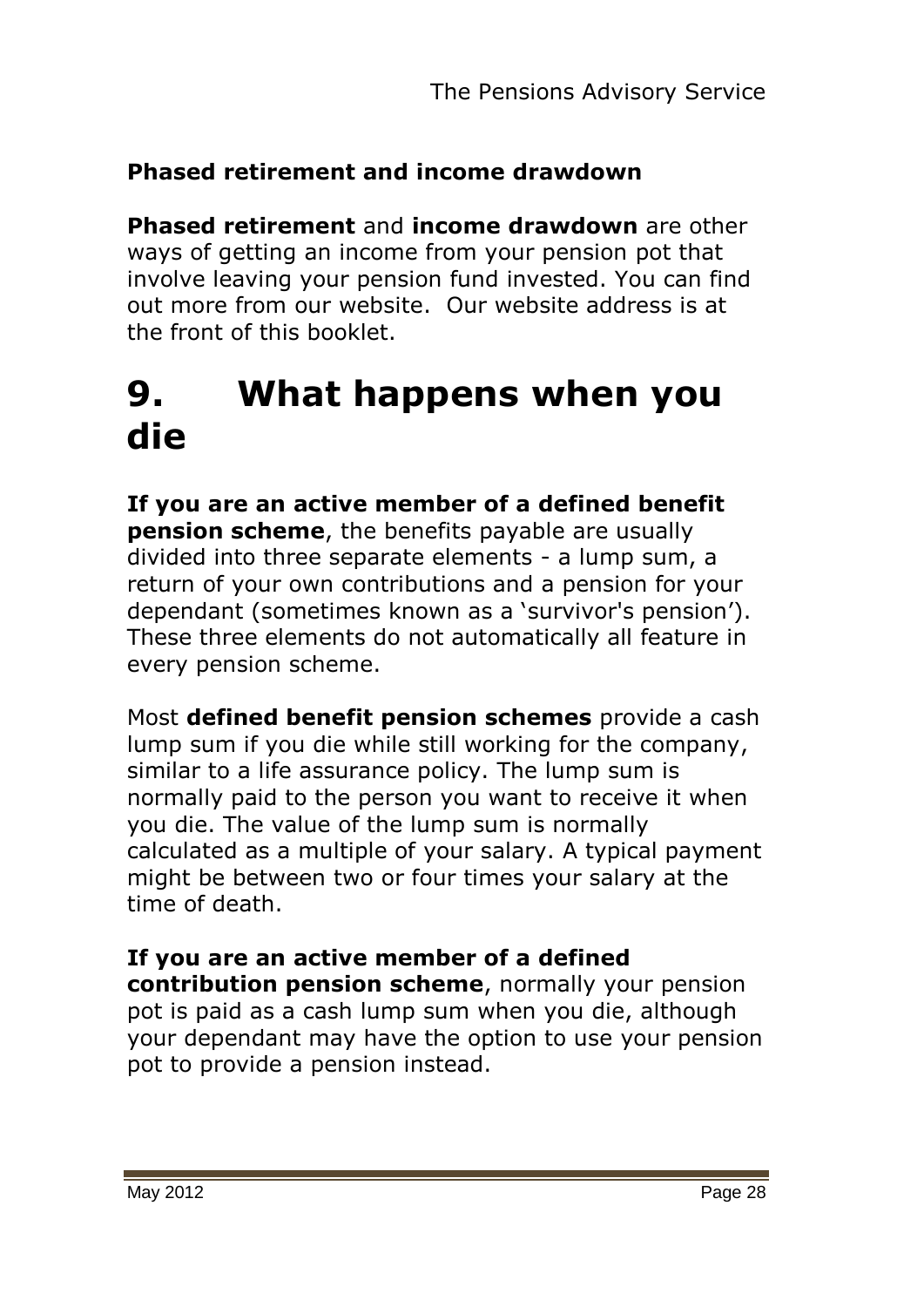#### **If you have left your defined benefit pension**

**scheme**, normally the only benefit is a refund of your own contributions, although some schemes do provide a lump sum, similar to a life assurance policy, calculated as a multiple of your salary at the date of leaving. Some schemes pay a pension to your dependant as well.

**If you have left your defined contribution pension scheme**, normally your pension pot is paid as a cash lump sum. Your dependant may have the option to use your pension pot to buy a pension instead.

**If you are being paid a pension from a defined benefit pension scheme**, it will normally continue to pay your pension to your dependant. The level of pension payable is set by the scheme rules. Alternatively, it may also provide a cash lump sum on death. This is a cash lump sum representing the difference between the cost of buying your retirement income when it started and the pension payments you received before tax. A 55 per cent tax charge is taken off the cash lump sum payment.

**If you are being paid a retirement income**, it may stop altogether when you die. However, you should be offered some choices at retirement to provide money for your dependant after you die. In most cases, you will be able to choose a pension that is guaranteed to be paid for a certain period, usually five or ten years, no matter what happens to you.

So, if you die four years after first drawing your retirement income and you have opted for a five-year guarantee, the remaining 12 months' payments will be paid to your dependant or your estate. If you opt for the five-year guarantee, but live for fifteen years after retirement, your retirement income will be paid to you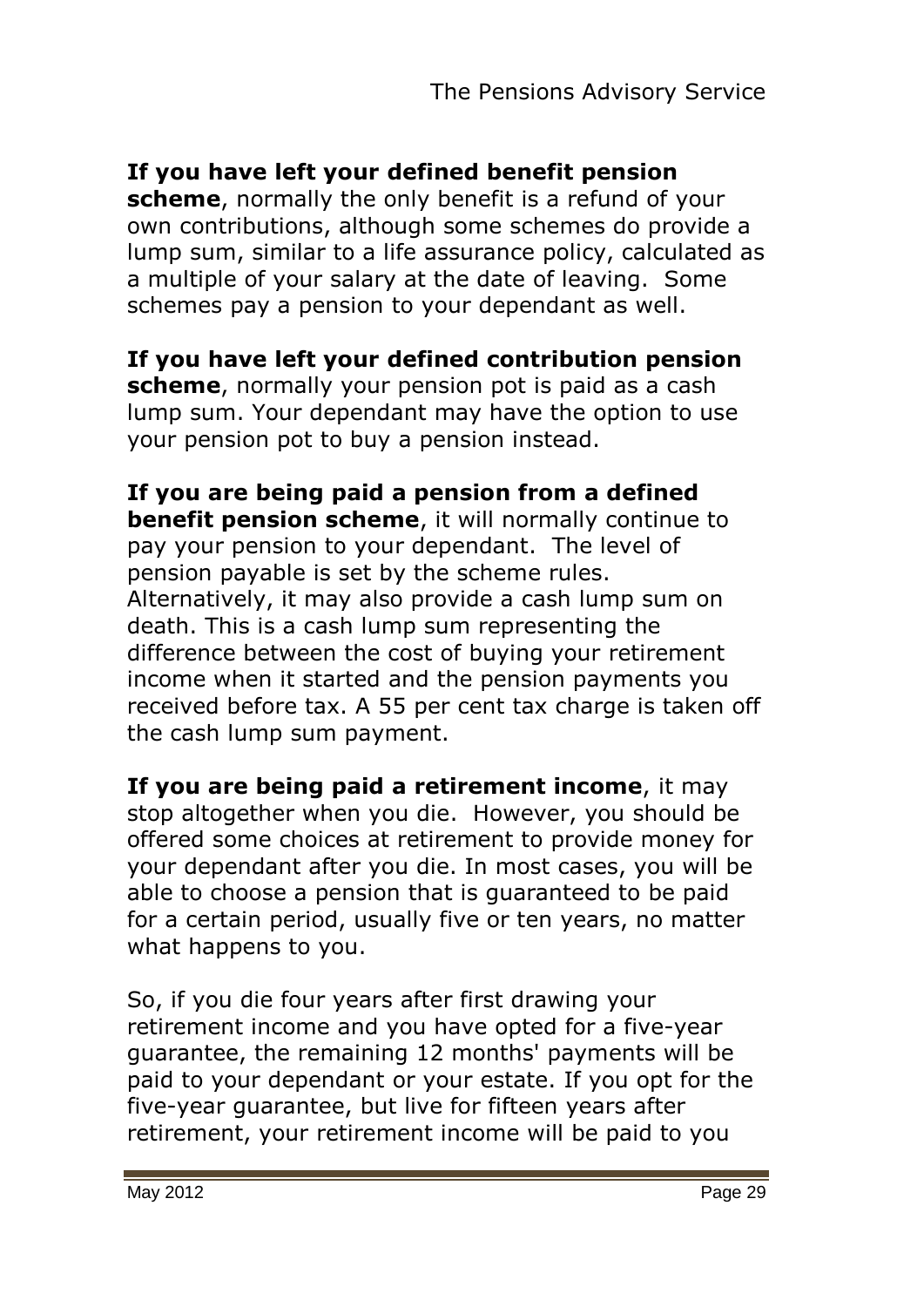for the whole of that period but nothing more will be paid when you die.

You might also have the option to use your pension pot to provide a pension to your dependant after you die. You may be able to choose the proportion of your retirement income that you would like to be paid to your dependant. This option will reduce the level of retirement income you will get, but it means that a proportion will continue to be paid to your husband, wife or partner for the rest of their life.

There are billions of pounds in unclaimed death and pension benefits left in schemes. This is because people haven"t told their pension administrator they have moved or who they want their pension paid to if they die.

**Tip:** Make sure that you tell your pension provider when you move. Make sure that you tell your pension provider who you want your pension paid to when you die. Make sure that your dependants also know how to contact your scheme to tell them when you die.

**Please see our website** if you are interested in finding out more about death benefits. The address is at the front of this booklet.

If you would like information about your own particular pension scheme, you should contact your pension department or pension administrator.

## **10. Automatic enrolment into workplace pensions**

**Automatic enrolment is coming.**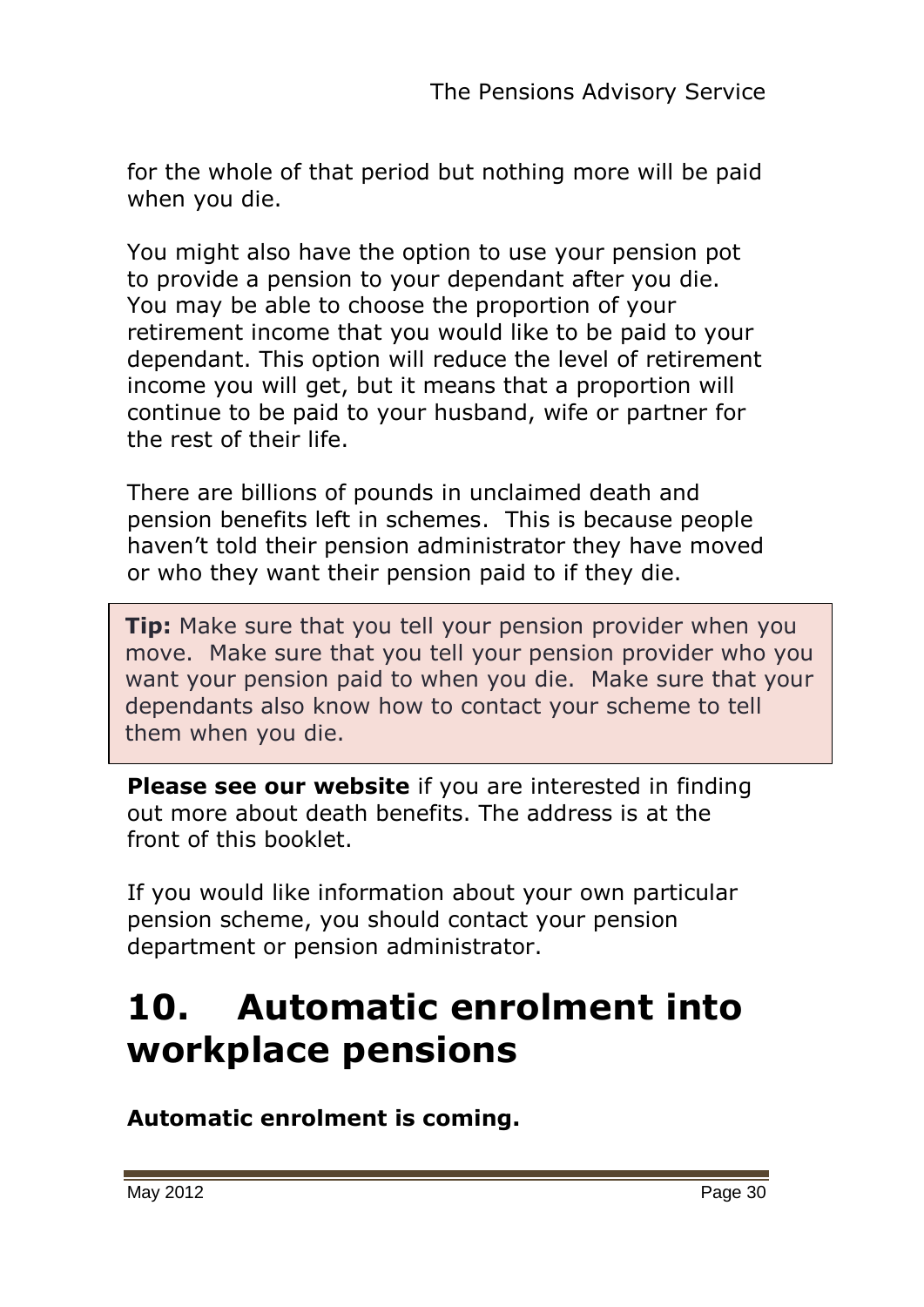#### **Workplace pensions are changing**

The government has introduced a new law designed to help people save more for their retirement. It requires all employers to enrol their workers into a workplace pension scheme if they"re not already in one, starting from 2012.

#### **What is a workplace pension?**

A workplace pension is a way of saving for your retirement arranged through your employer. It's sometimes known as a 'company pension', 'occupational pension' or 'works pension'.

#### **When will this happen?**

The timing of when employers will automatically enrol workers depends on their size. The Pensions Regulator will notify employers of the exact date. Very large employers are doing it first, starting in 2012.

#### **What are the minimum contributions for defined contribution pension schemes?**

The government has set a minimum percentage that has to be contributed to your pension pot by your employer and a minimum percentage that has to be contributed by you and your employer together.

These percentages do not apply to all of your salary. They apply to what you earn over a minimum (currently £5,715) up to a maximum limit (currently (£38,185). So for example, for someone who earns £18,000 a year, the minimum percentage is calculated on the difference between £18,000 and £5,715 which is £12,885. The percentages are: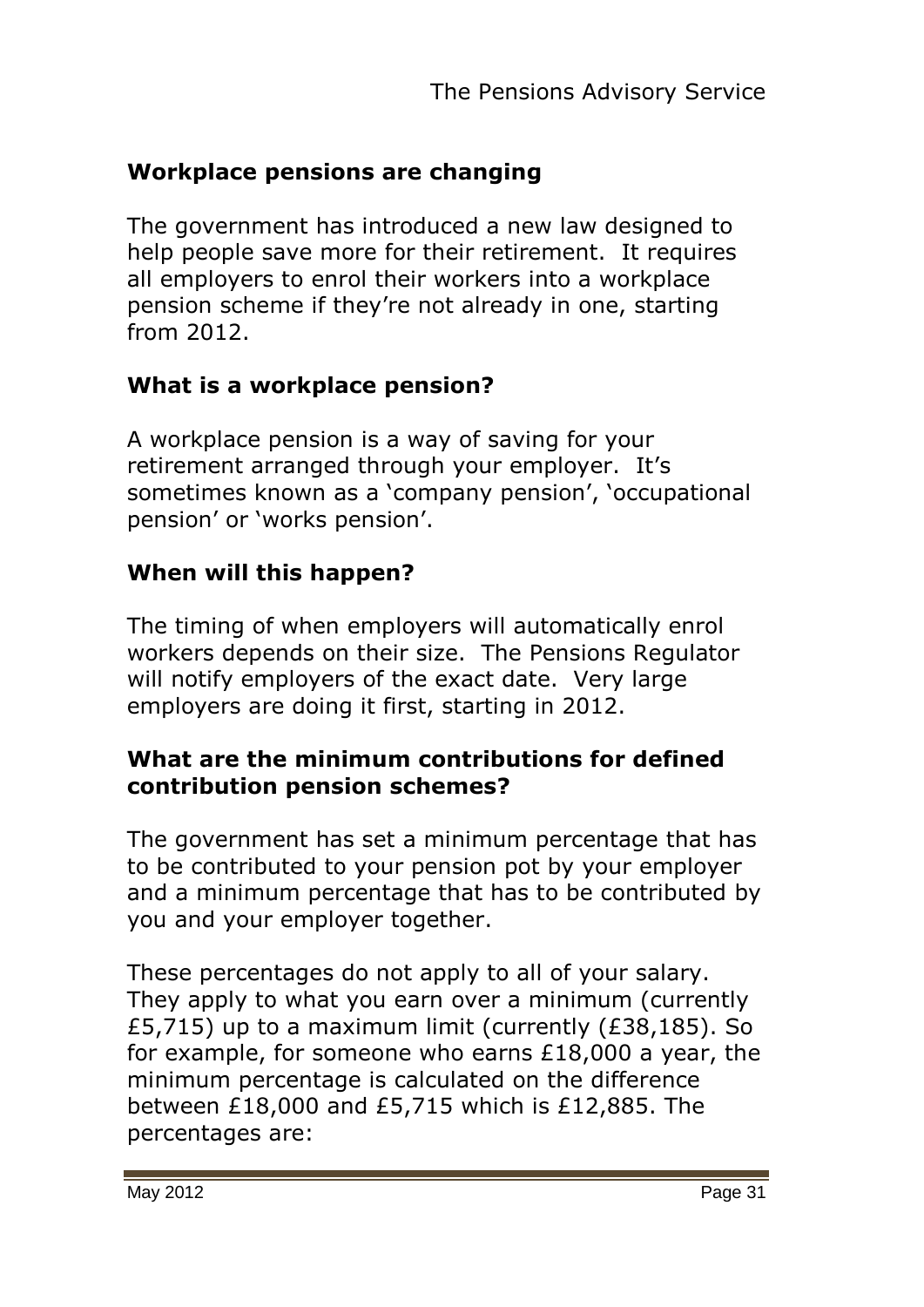- October 2012 to September 2016 total minimum of 2 per cent of earnings with at least 1 per cent from your employer.
- October 2016 to September 2017 total minimum of 5 per cent of earnings, with at least 2 per cent from your employer.
- From October 2017, total minimum of 8 per cent of earnings, with at least 3 per cent from your employer.

#### **What about defined benefit pension schemes?**

There are no minimum contribution levels for **defined benefit pension schemes**. Instead, the scheme has to meet minimum standards of pension provision.

#### **Who will be automatically enrolled into a workplace pension scheme?**

Starting from 2012, workers will be automatically enrolled into a workplace pension scheme by their employer if they:

- are not already in their employer's pension scheme;
- are age 22 and over:
- are under state pension age:
- e earn more than  $E7,475$  a year (this figure may change); and if they
- work, or usually work, in the UK.

Workers can choose to opt out of the pension scheme if they want to. But if they stay in, their employer will contribute to their pension and they will get some tax relief. Anyone who opts out, or stops making payments into their pension, will be automatically enrolled back in at regular intervals. They can opt out again if they want to.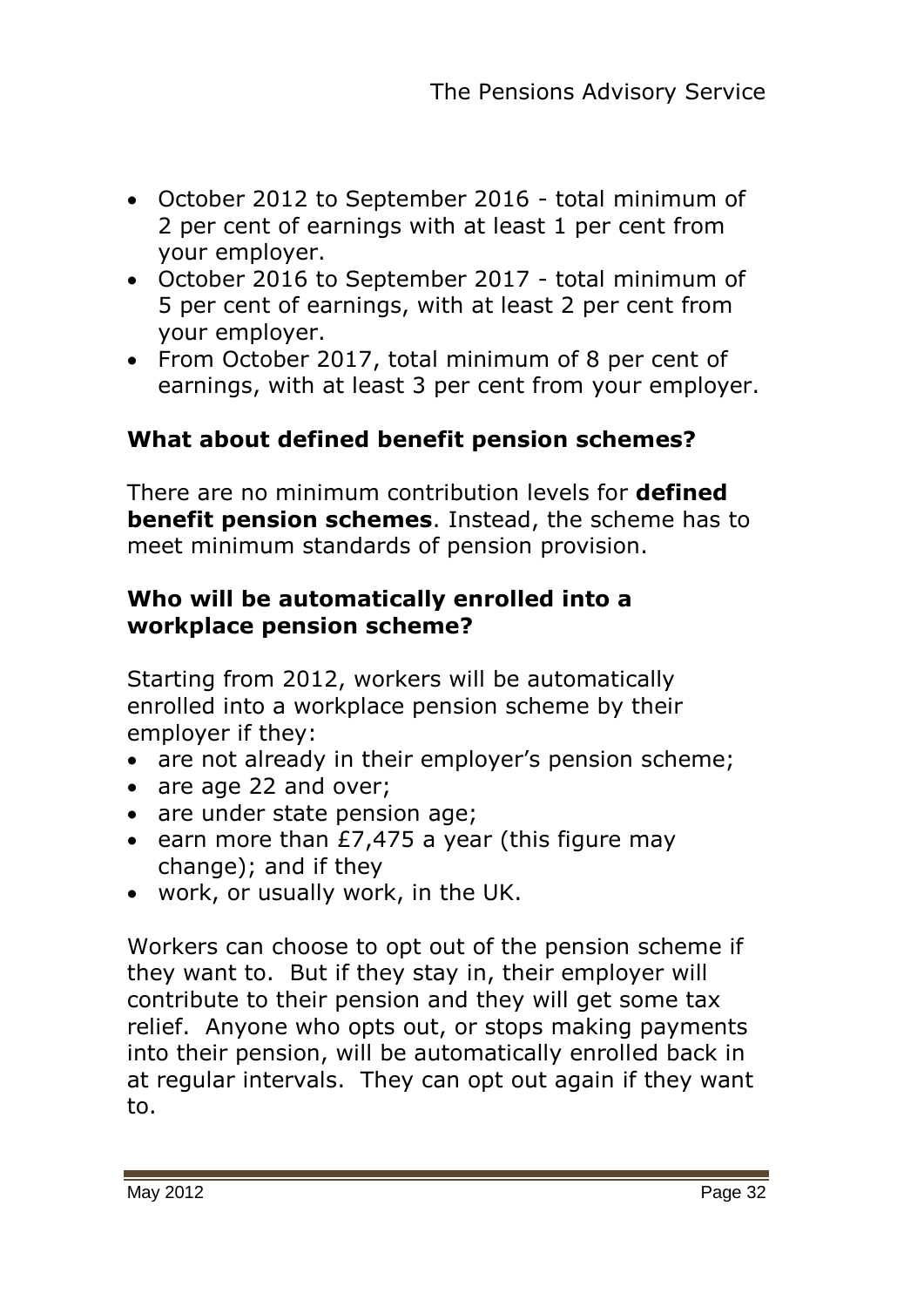You can find more information at:

[www.dwp.gov.uk/workplace-pension-reforms](http://www.dwp.gov.uk/workplace-pension-reforms)

## **11. Pensions jargon buster**

| Terms                                     | <b>Explanation</b>                                                                                                                                                                                                                                                                                                                                   |
|-------------------------------------------|------------------------------------------------------------------------------------------------------------------------------------------------------------------------------------------------------------------------------------------------------------------------------------------------------------------------------------------------------|
| Automatic<br>enrolment                    | An arrangement where an employer<br>automatically enrols workers into a<br>workplace pension scheme. This<br>arrangement is to be compulsory for<br>employers starting from April 2012.<br>Workers will be able to opt out.                                                                                                                          |
| <b>Defined benefit</b><br>pension scheme  | A type of workplace pension scheme<br>where the amount you get at<br>retirement is based on your earnings<br>and years of membership in your<br>pension scheme.                                                                                                                                                                                      |
| Defined<br>contribution<br>pension scheme | A pension scheme that provides a<br>pension pot based on the amount of<br>money paid in and the investment<br>growth of this money. At retirement<br>you can shop around to choose how<br>your regular income will be provided<br>from the scheme. All personal<br>pensions, including stakeholder<br>pensions, are defined contribution<br>schemes. |
| <b>Impaired life</b><br>lannuities        | People in poor health and who are not<br>expected to survive very long in<br>retirement may get better retirement<br>income rates, as it is unlikely that<br>their retirement income will be paid<br>for long.                                                                                                                                       |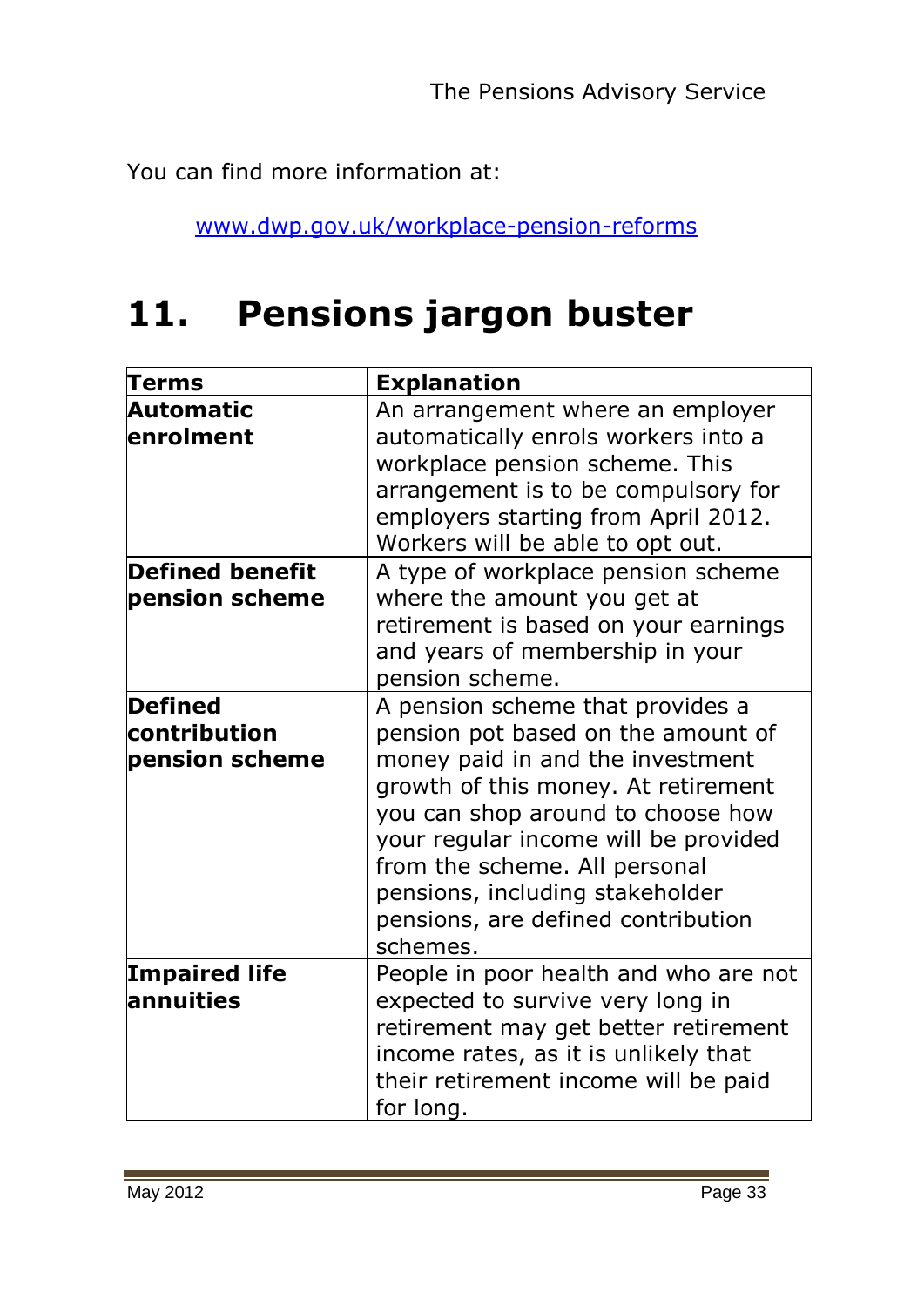| Income                  | An option available from some                      |
|-------------------------|----------------------------------------------------|
| drawdown                | defined contribution pension                       |
|                         | schemes, which allows you to take an               |
|                         | income directly from your pension pot              |
|                         | rather than using it to buy a regular              |
|                         | retirement income. Your pension pot                |
|                         | remains invested so its value can go               |
|                         | up and down. The amount of income                  |
|                         | you can take is subject to minimum                 |
|                         | and maximum limits set by                          |
|                         | government and reviewed regularly.                 |
|                         | The income you receive is taxable.                 |
| <b>Means tested</b>     | Entitlement is affected by the amount              |
|                         | of income and savings.                             |
|                         |                                                    |
| <b>NEST</b>             | National Employment Savings Trust -                |
|                         | a new low cost pension scheme                      |
|                         | introduced to help with automatic                  |
|                         | enrolment                                          |
|                         |                                                    |
| <b>Personal pension</b> | A type of defined contribution                     |
|                         | pension scheme.                                    |
| Phased                  | An arrangement by which only part of               |
| retirement              | a pension pot is used to provide an                |
|                         | income and cash lump sum, with the                 |
|                         | rest remaining invested to a later                 |
|                         | time.                                              |
| <b>Stakeholder</b>      | A type of <b>personal pension</b> offering         |
| pension                 | a low-cost and flexible alternative to             |
|                         | other personal pension schemes,                    |
|                         | and which must comply with                         |
|                         | requirements laid down by law.                     |
| Tax year                | A tax year runs from 6 April to 5                  |
|                         | April. For example, the 2012/13 tax                |
|                         | year runs from 6 April 2012 until 5<br>April 2013. |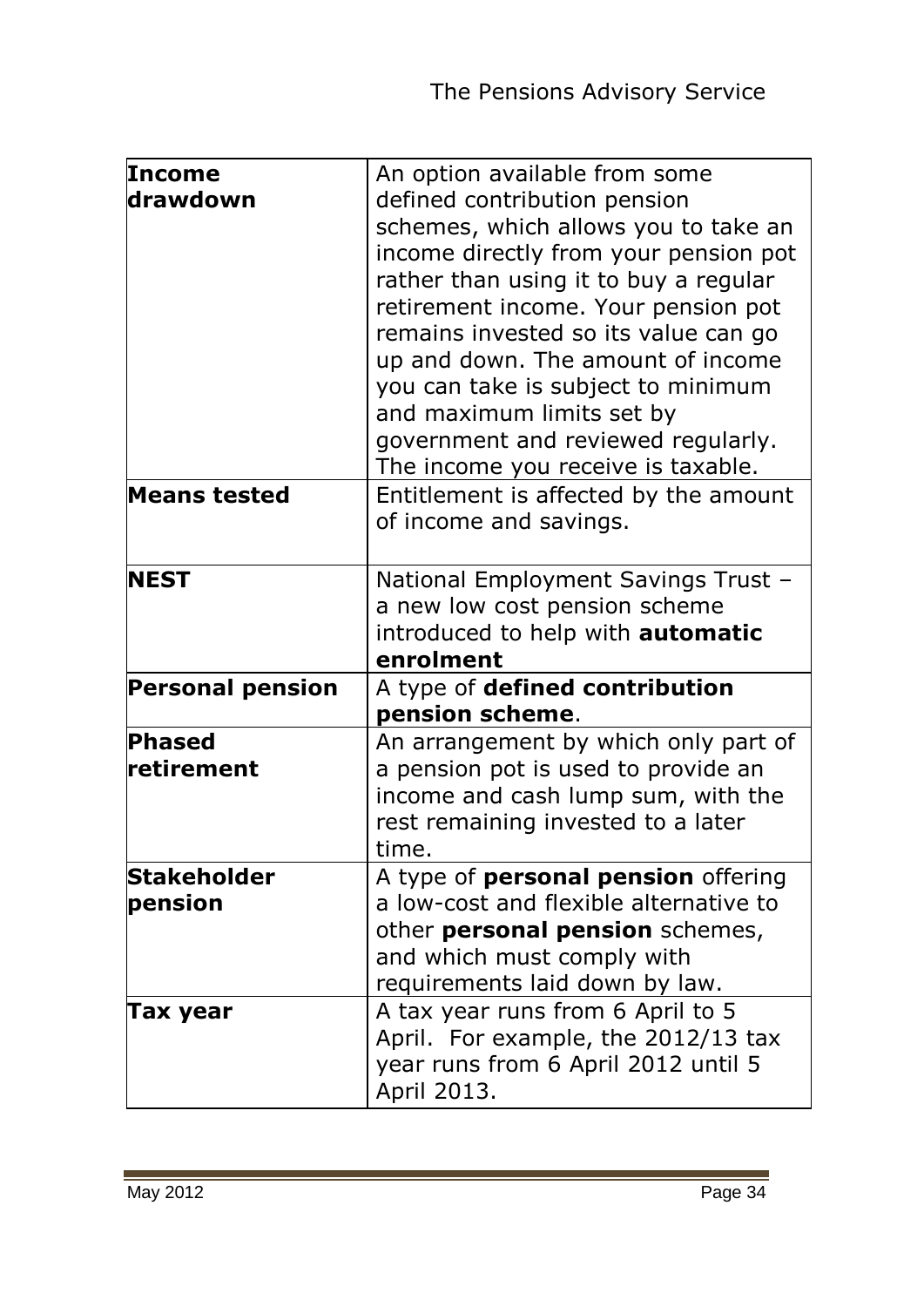| <b>With-profits funds</b> | Insurance companies offer this type<br>of investment as an alternative to |
|---------------------------|---------------------------------------------------------------------------|
|                           | stock market funds. If the pot grows,                                     |
|                           | they usually give bonuses. The value                                      |
|                           | of the pot does not usually fall, but                                     |
|                           | may stay frozen in difficult market                                       |
|                           | conditions. At the end there could                                        |
|                           | also be a terminal (loyalty) bonus. If                                    |
|                           | you transfer or take your pot early,                                      |
|                           | there could be a penalty, sometimes                                       |
|                           | called a market value adjustment                                          |
|                           | (MVA) or market value reduction                                           |
|                           |                                                                           |

## **12. Other contact numbers and addresses**

## **Our contact details are shown at the front of this booklet**

#### **State Pension Forecasting Team**

Helpline: 0845 300 0168 Textline: 0845 300 0169 Website: [www.direct.gov.uk](http://www.direct.gov.uk/)

#### **Pension Tracing Service**

Helpline: 0845 600 2537 Website: [www.direct.gov.uk](http://www.direct.gov.uk/)

#### **The Pension Service (for information about your state pension)** Helpline: 0847 31 32 33

Website: [www.direct.gov.uk](http://www.direct.gov.uk/)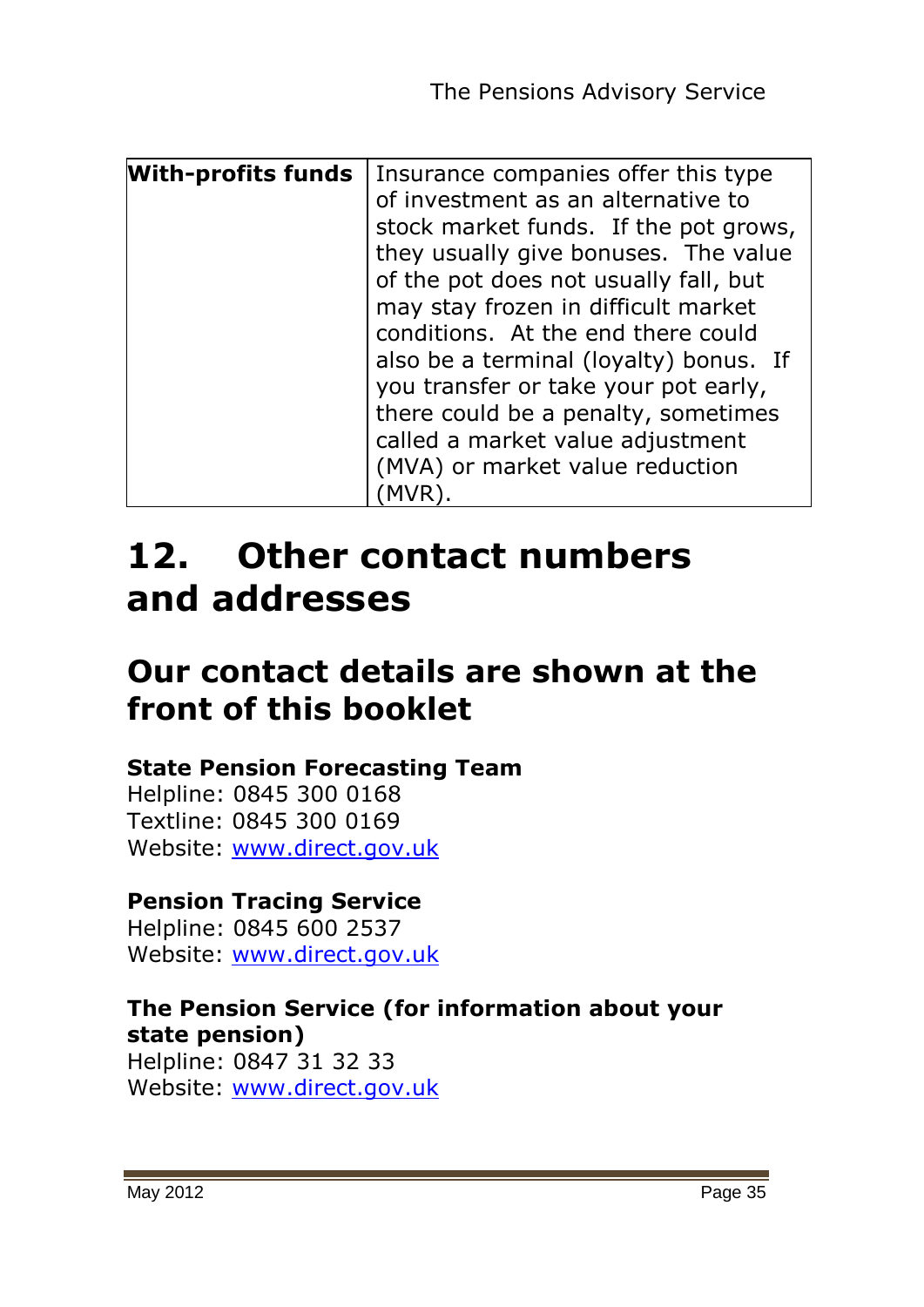#### **Financial Ombudsman Service**

South Quay Plaza 183 Marsh Wall London E14 9SR Helpline: 0845 080 1800

#### **The Pensions Regulator**

Helpline: 0870 606 3636 Website: [www.thepensionsregulator.gov.uk](http://www.thepensionsregulator.gov.uk/)

#### **Financial Service Compensation Scheme (FSCS)**

7<sup>th</sup> Floor Lloyds Chambers Portsoken Street London E1 8BN Phone: 020 7892 7300 Website: [www.fscs.org.uk](http://www.fscs.org.uk/)

#### **The Pensions Ombudsman**

Phone: 020 7630 2200 Website: www.pensions-ombudsman.org.uk

#### **Money Advice Service**

Helpline: 0300 500 5000 Website: [www.moneyadviceservice.org.uk](http://www.moneyadviceservice.org.uk/)

**IFA Promotion** (finding a financial adviser) Website: [www.unbiased.co.uk](http://www.unbiased.co.uk/) or: Personal Financial Society (Find an Adviser) Website: [www.findanadviser.org](http://www.findanadviser.org/)

#### **Ethical Investment Research Service (EIRIS)**

Helpline: 020 7840 5741 Website: [www.eiris.org](http://www.eiris.org/)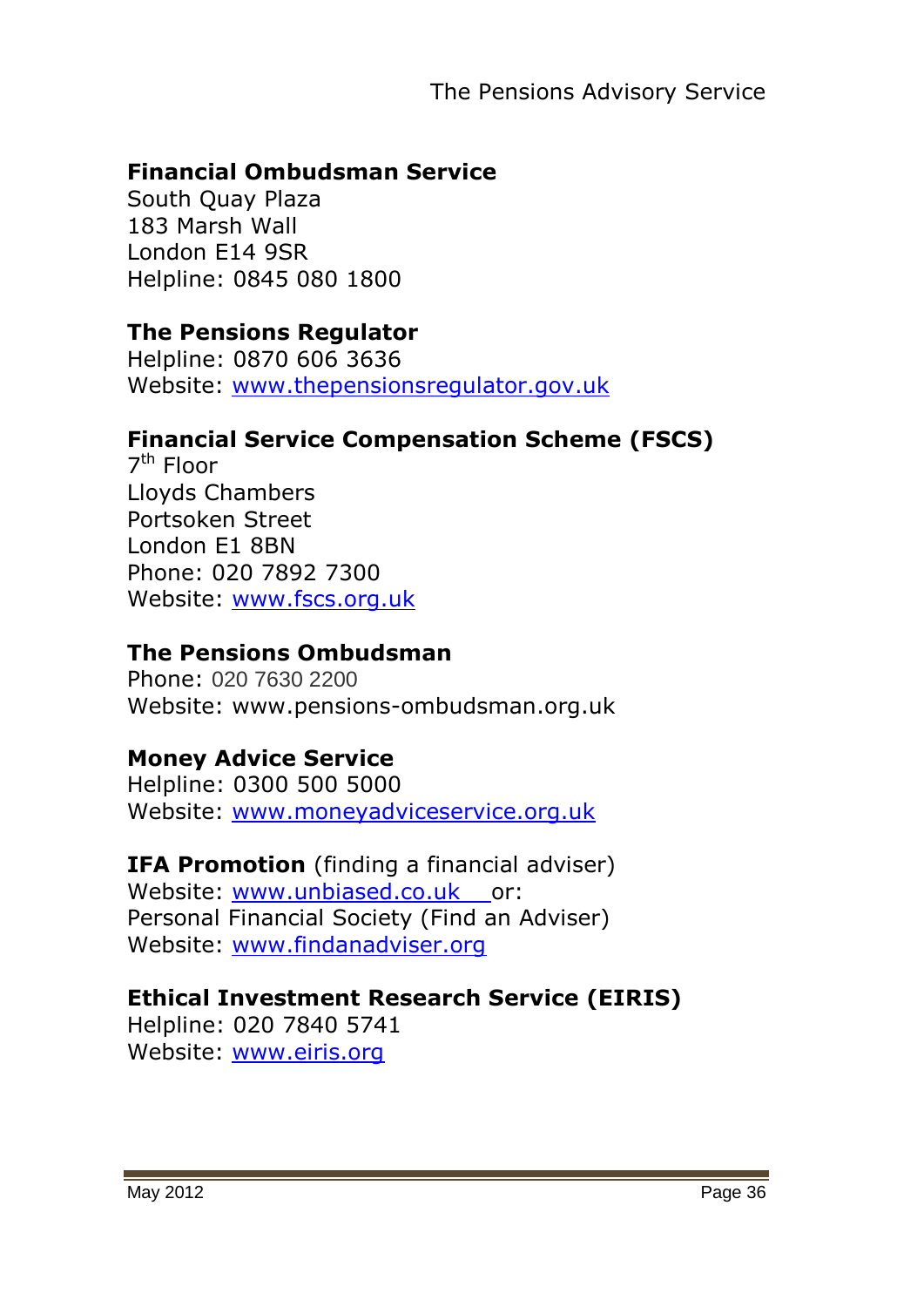## **Notes:**